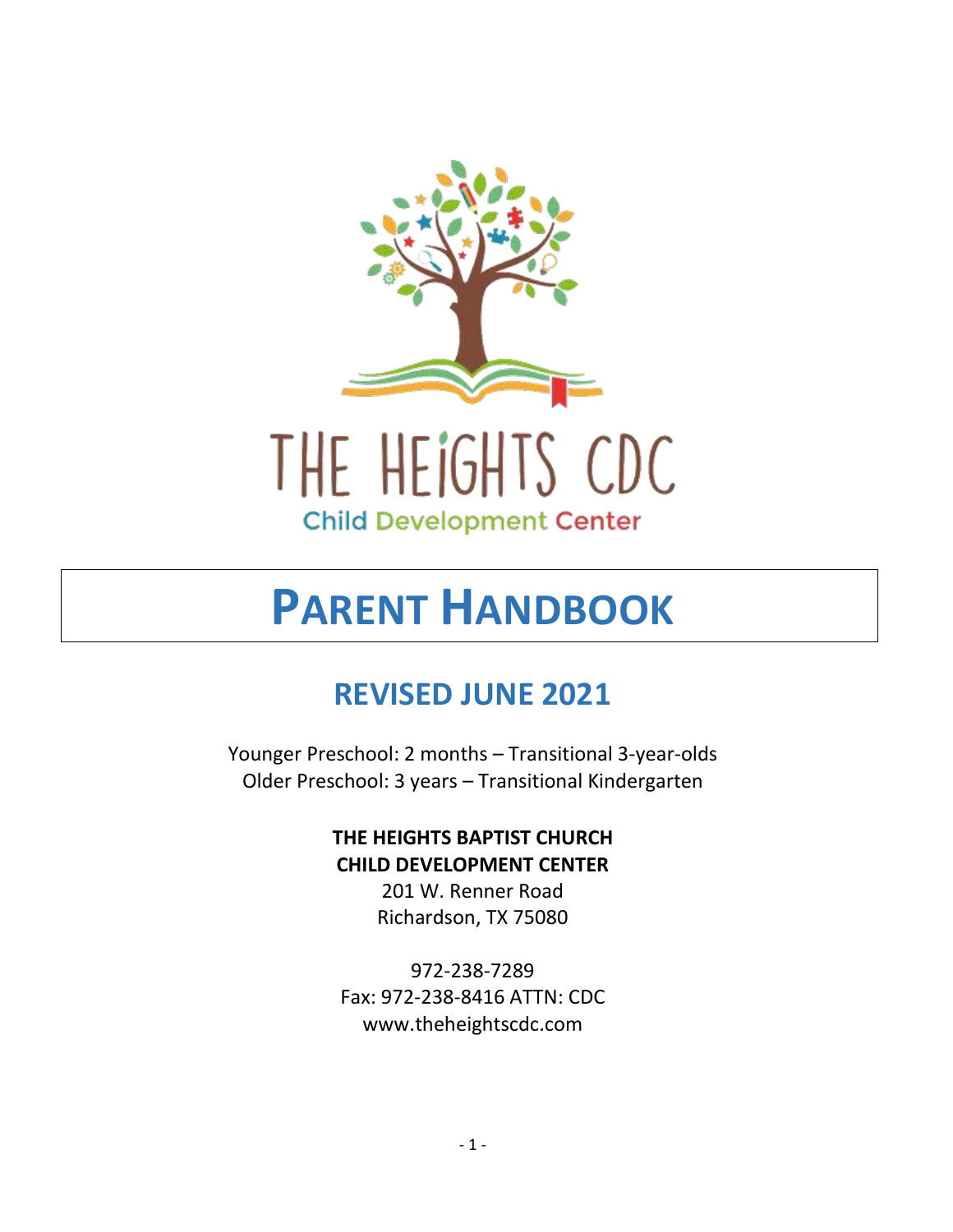# **THE HEIGHTS CHURCH**

[www.theheights.org](http://www.theheights.org/) Office – (972) 238-7243

Please check our website for updated calendared events, service times, Bible Fellowship times and information.

Senior Pastor: Dr. Gary Singleton

# **THE HEIGHTS CHILD DEVELOPMENT CENTER ADMINISTRATIVE TEAM**

[www.theheightscdc.com](http://www.theheightscdc.com/) CDC Office: 972-238-7289 CDC only Fax: 972-238-8416

Emilie McCally x255 Director [emccally@theheights.org](mailto:emccally@theheights.org)

Kathy Castleman x3248 Assistant Director [kcastleman@theheights.org](mailto:kcastleman@theheights.org)

[lhollandsworth@theheights.org](mailto:lhollandsworth@theheights.org)

Lindsay Hollandsworth x228 Administrative Assistant/Registrar

Holly Lieou x289 Finance Assistant [hlieou@theheights.org](mailto:hlieou@theheights.org)

(Automated Attendant for extensions listed above - 972-231-6047)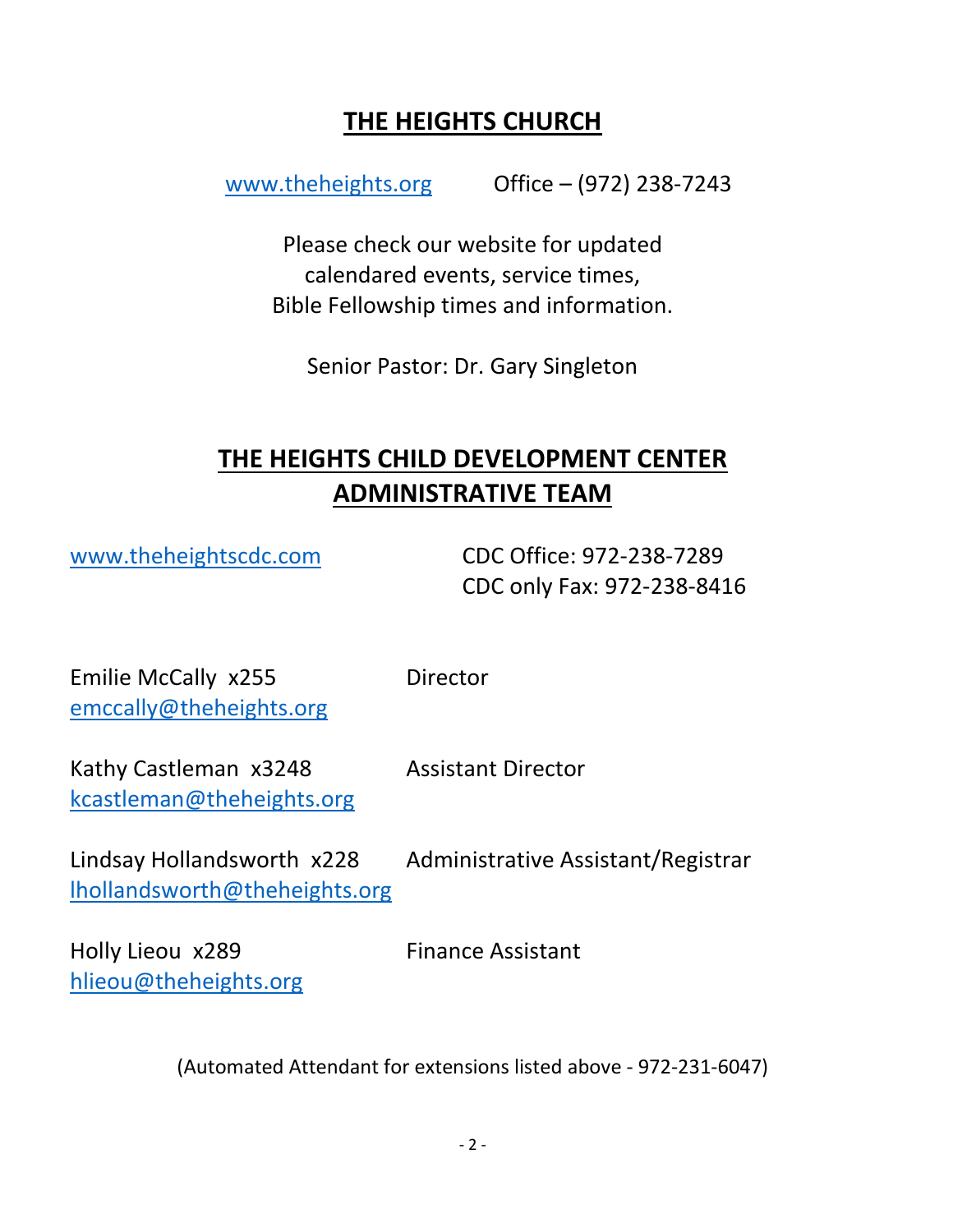

Dear Parents,

On behalf of The Heights Church and The Heights Child Development Center, I would like to welcome you to our school. This will be an exciting year full of growth for you, your child, the CDC and the church. By you partnering with us, your child will have a fulfilling year of spiritually, socially, emotionally and developmentally appropriate opportunities. Laying the right foundation and developing positive attitudes now will ensure successful experiences in school, relationships, church and spiritual development later.

I want you to know that both the church and school are committed to investing prayer, time, energy, talents and money into teaching and growing your child in preparation for their future.

We have an "open door policy" and want you to feel free to call us with your questions, concerns, or any other needs you may have related to your family's spiritual growth. Please read this handbook thoroughly to ensure your child has a wonderful experience here at school. Thank you for choosing The Heights Child Development Center to be a part of your family. The teachers and staff consider you all an important part of ours.

Sincerely,

Emilie McCally Director of The Heights Child Development Center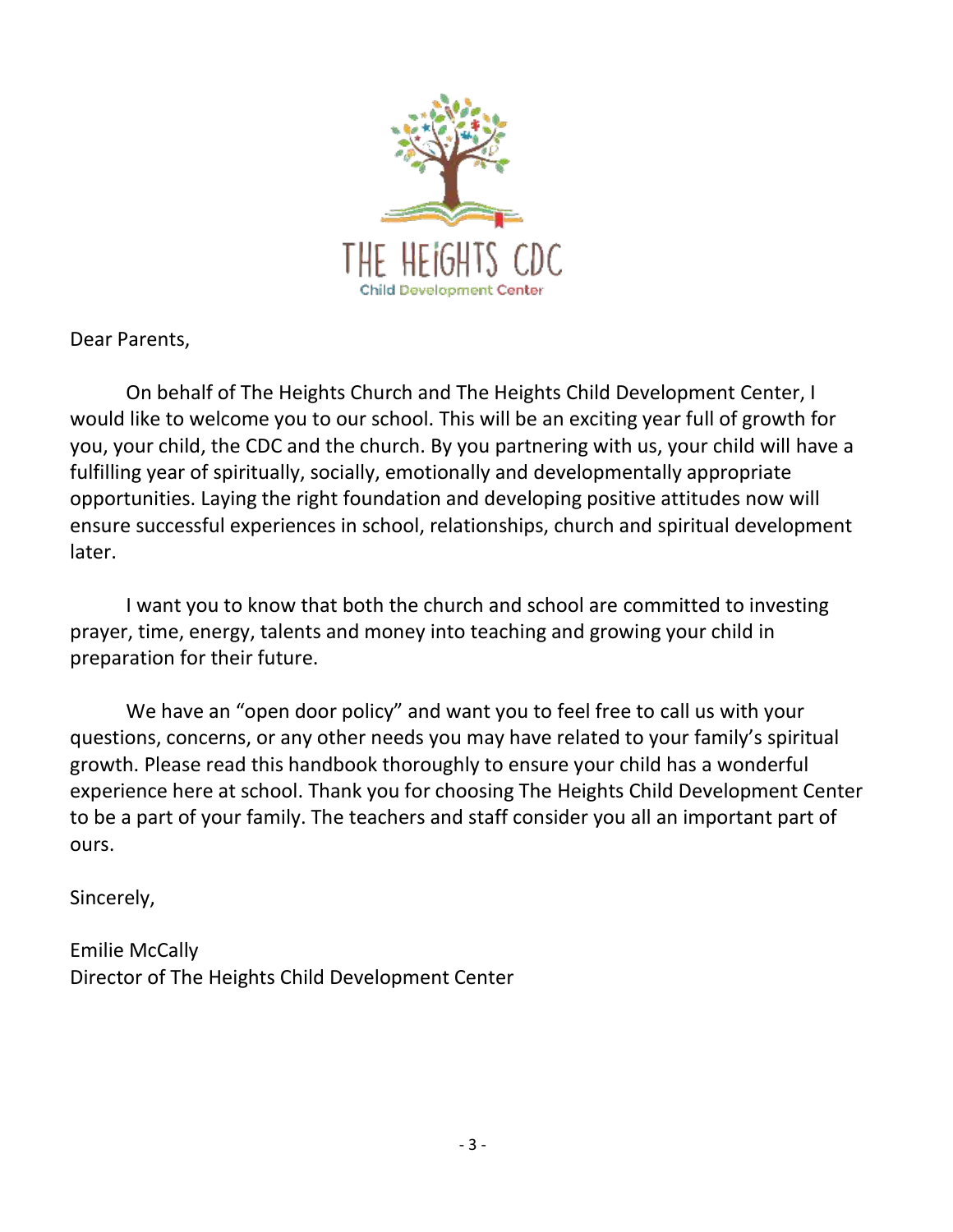#### **All About Us**

#### **Administrative Policies and Procedures**

#### **Health and Safety**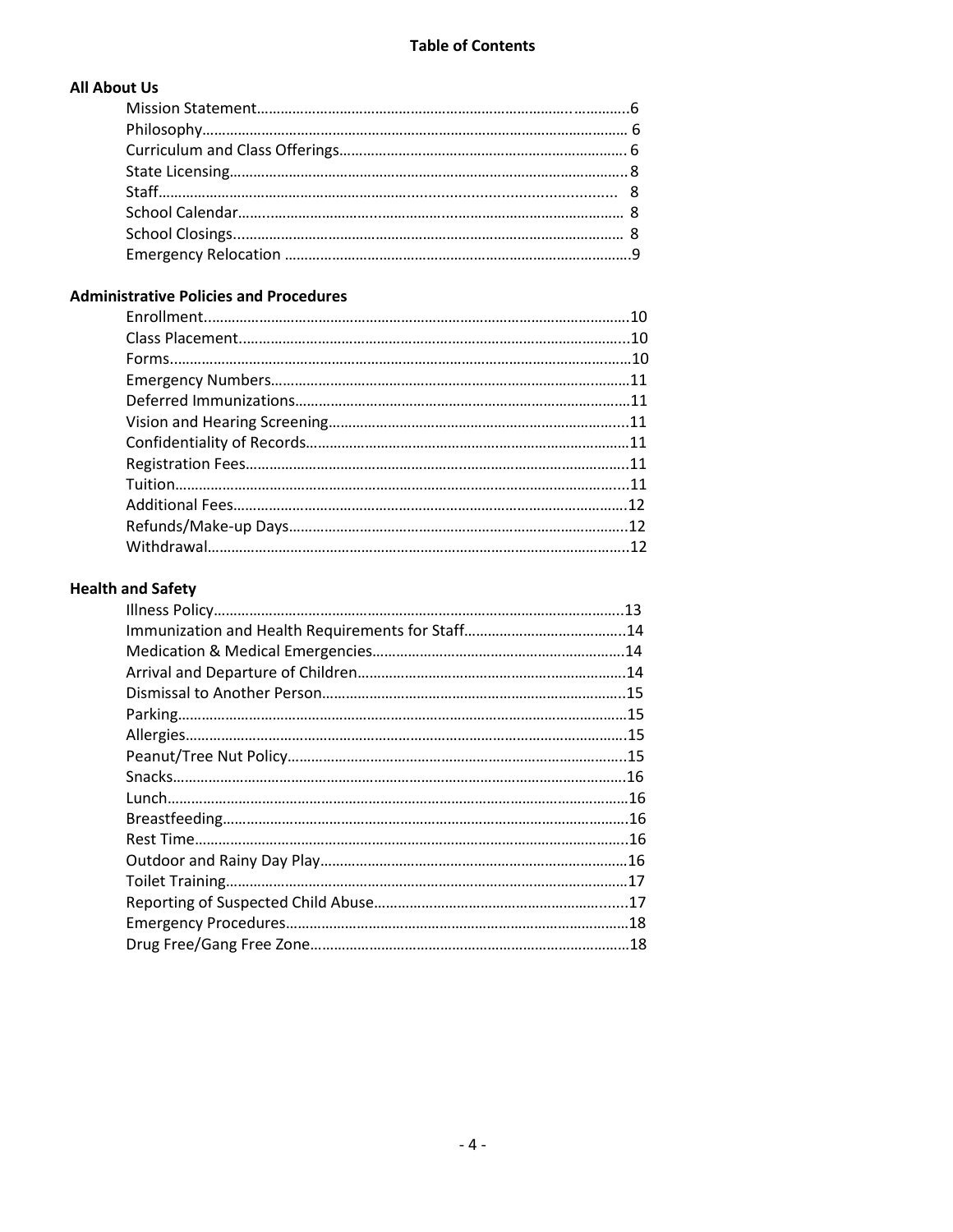#### **Discipline and Guidance Policies**

#### **Communication**

#### **Classroom Policies**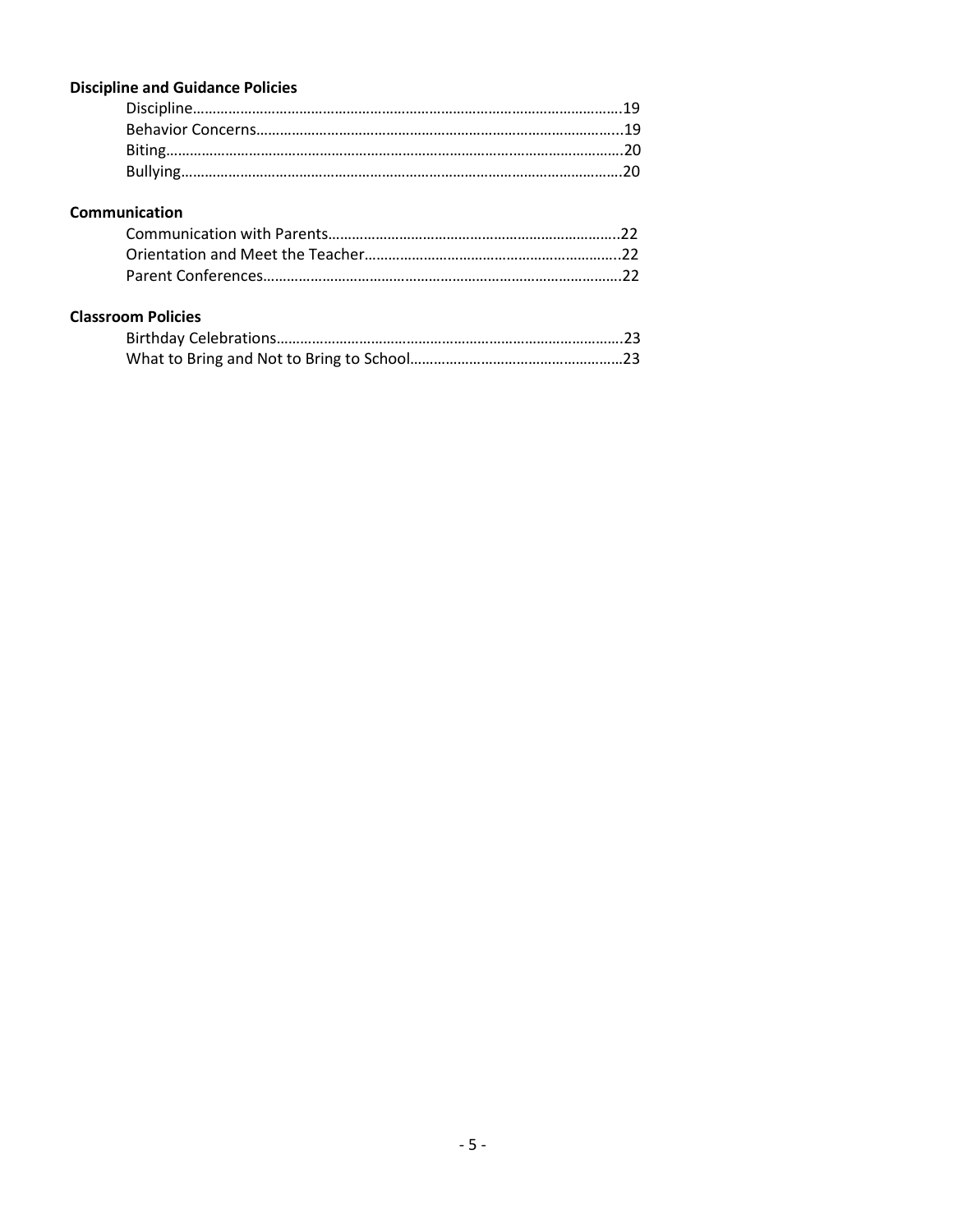# **All About Us**

#### **Mission Statement**

The Heights Child Development Center provides a Christian environment where children can learn and play while growing physically, intellectually, emotionally, socially, and spiritually.

#### **Philosophy**

As a ministry of The Heights Church, the Heights CDC believes that each child is a child of God and should have every opportunity to develop physically, intellectually, emotionally, socially, and spiritually to his/her fullest potential. Our program provides learning experiences through hands-on activities with small groups of children of the same age. Emphasis is placed on the needs of the individual child to develop self-confidence and independence in successful learning opportunities. As we plan to meet the educational needs of the young children of our school, specific kinds of learning experiences will be provided to reflect an awareness and sensitivity to their learning style. Research has shown that the first five years are critical to a child's brain development. At CDC we make learning fun. Our goal for each child is to develop a healthy, positive feeling about himself/herself and develop a love for learning.

#### **Curriculum and Class Offerings**

The Heights CDC has adopted Frog Street Curriculum and The Creative Curriculum, which is widely regarded as a forward-thinking, comprehensive, rigorously researched approach that honors creativity and makes learning exciting and relevant for every child. Therefore, children have a great time and receive an education without even realizing it. Curriculum is based on guidelines from the National Association for the Education of Young Children and the Texas Essential Skills for Pre-K and Kindergarten. We use hands-on, age-appropriate activities with small groups of children the same age to give them the skills, knowledge and critical thinking foundation they need for life and school.

#### Infants

Our Infant Program emphasizes:

- Building a nurturing and loving relationship with caregivers
- Separation from parents realizing the parent will come back
- Language development & vocabulary through songs, fingerplays, infant sign language
- Learning about God's love

#### Ones

Our Ones Program emphasizes:

- Building a nurturing and loving relationship with caregivers
- Gaining a sense of independence
- Separation from parents realizing the parent will come back
- Socialization parallel play, taking turns, etc.
- Gross Motor skills walking, running, hopping
- Language development & vocabulary through songs and fingerplays
- Learning about God's love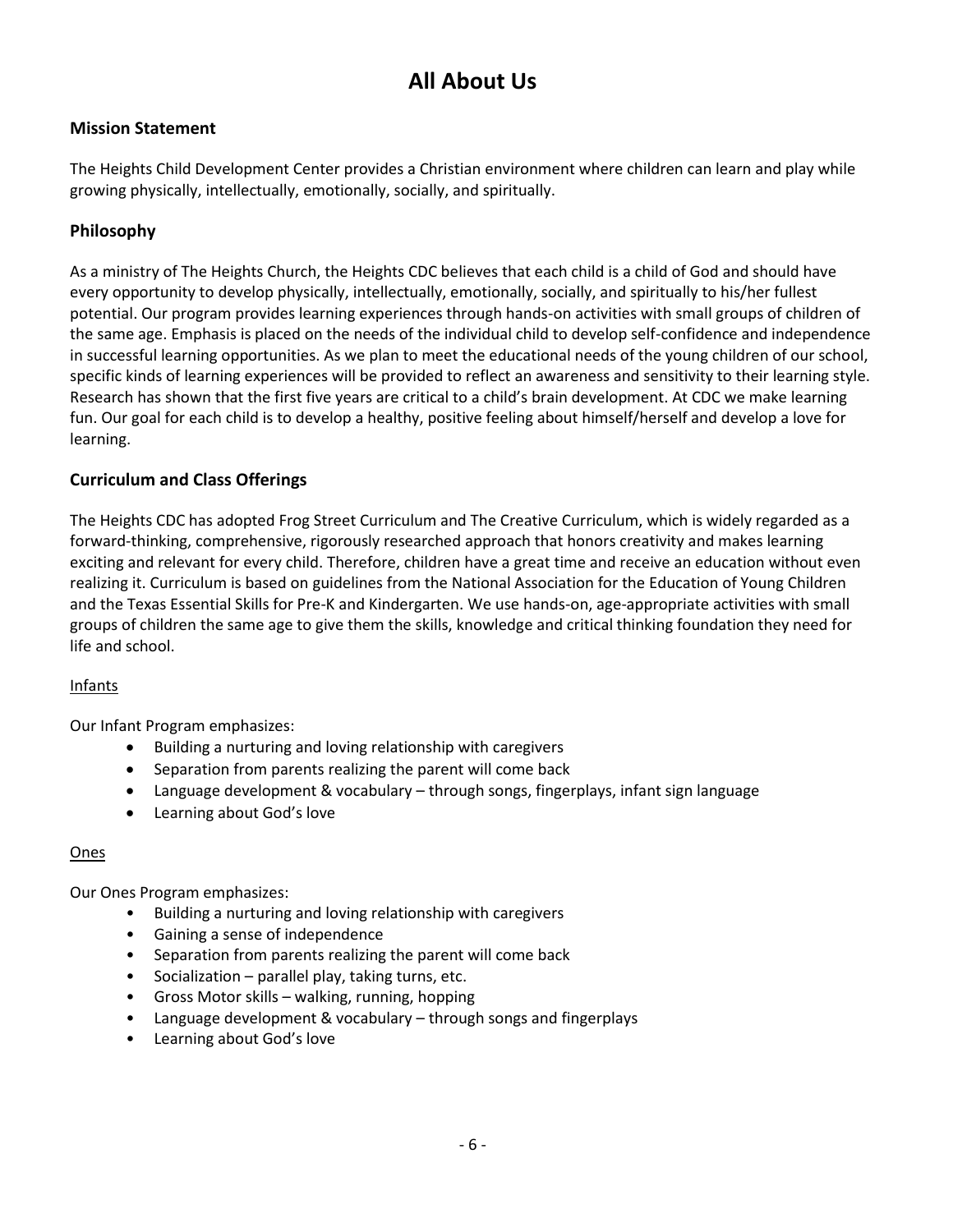#### Twos

Our Twos Program emphasizes:

- Socialization sharing, taking turns etc.
- Gaining a greater sense of independence
- Increasing language usage & vocabulary
- Recognizing their name in print
- Introducing the alphabet
- Counting skills
- Shapes and Colors
- Group games
- Fine Motor Manipulative Activities
- Learning about God's love

#### Threes, Fours, and Transitional Kindergarten

Our Threes Program emphasizes:

- Gaining a sense of independence, responsibility and self-reliance
- Cooperation and respect for others
- Using words to express feelings rather than actions
- Listening and following directions
- Communicating needs
- Fine motor activities such as cutting and holding a pencil correctly
- Introducing the alphabet and beginning sounds
- Increasing language usage and vocabulary
- Recognize and print their name
- Understanding beginning math concept such as recognizing numbers, one-to-one correspondence, sorting and classifying
- Learning about God's love

Our Fours and Transitional Kindergarten Programs emphasize:

- Gaining a sense of independence, responsibility and self-reliance
- Cooperation and respect for others
- Learning about school protocol waiting their turn, walking in a line, routine, etc.
- Participation in group activities
- Listening and following directions/classroom rules
- Pre-reading skills Letters & sounds, beginning and ending sounds, rhyming words, recognizing and reading environmental print etc.
- Reading readiness print carries a message, print runs from top to bottom, left to right etc.
- Writing letters and numbers
- Beginning math, science and history
- Learning about God's love

#### Enrichment Activities

Musikgarten – A music and body rhythmic program is a part of the schedule for all age groups. This program is designed to give the children the opportunity to experience music through song and musical instruments. The children also spend a large part of this time engaged in activities that promote large muscle development. The children should wear tennis shoes (no boots or sandals) and comfortable clothes for moving on the floor.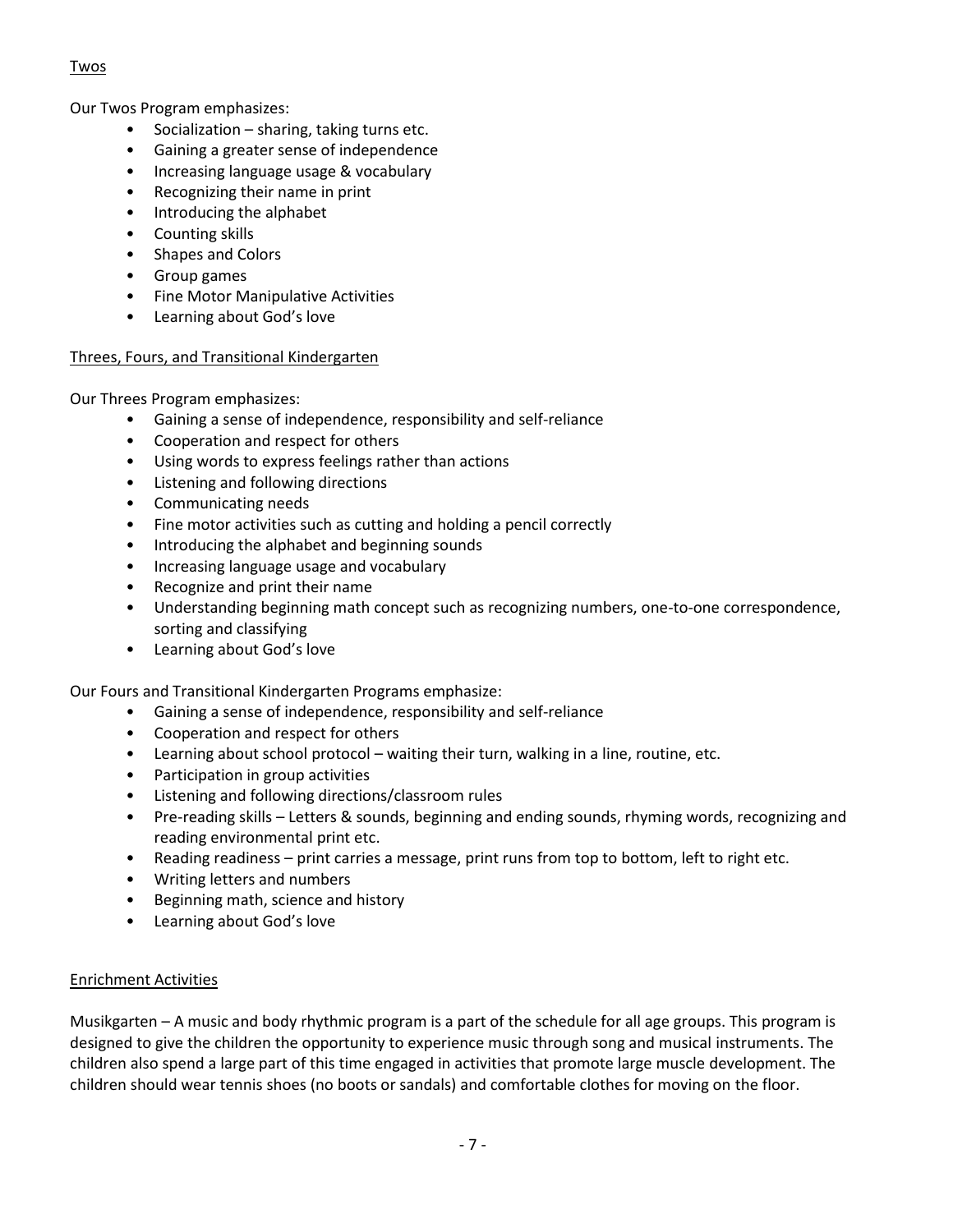Chapel – Threes, Fours, and Transitional Kindergarten will participate in Chapel activities every day, where they will hear about bible stories and God's love.

Gross Motor – Threes, Fours, and TK will participate in organized physical activities.

#### **State Licensing**

The Heights CDC is licensed by the Texas Department of Family and Protective Services. As such, it meets and follows the regulations established by the state of Texas for early childhood settings. Many of the policies in this handbook are based on the Minimum Standards published by the state. Parents are encouraged to download a copy of the Texas Department of Family and Protective Service's Minimum Standard Rules or to review a copy located in the CDC office. More information may be found at [https://hhs.texas.gov/doing-business-hhs/provider](https://hhs.texas.gov/doing-business-hhs/provider-portals/protective-services-providers/child-care-licensing/minimum-standards)[portals/protective-services-providers/child-care-licensing/minimum-standards.](https://hhs.texas.gov/doing-business-hhs/provider-portals/protective-services-providers/child-care-licensing/minimum-standards)

The Heights CDC is required to keep current licensing reports in the school office and parents are free to view these at any time. The reports are also available online at [www.dfps.state.tx.us/default.asp](http://www.dfps.state.tx.us/default.asp) Parents may contact the local licensing office at: [www.dfps.state.tx.us](http://www.dfps.state.tx.us/)

#### **Staff and Professional Development**

Our staff is trained and experienced in working with young children and understands the importance of early experiences. They are expected to exhibit a quality of tenderness in dealing with each child and be able and willing to communicate their love for God and reverence for life. All staff members are required to complete a minimum of 24 hours of training every year in the areas including child growth and development, guidance and discipline, ageappropriate curriculum and teacher-child interactions.

All staff members go through a criminal history background check as well as a FBI fingerprint check.

#### **School Calendar**

The CDC school year is from September until May and closely follows the surrounding school district calendars. A complete school calendar will be issued at parent orientation (when applicable) and can also be picked up at the CDC desk.

#### **School Closings**

The CDC will observe the same emergency school closings as the Richardson ISD due to inclement weather or other regional emergencies**. If RISD elects to begin school late due to severe weather and driving conditions, the CDC will remain closed for the entire school day. If RISD announces an early release due to severe weather, the CDC will remain open until our regular dismissal time of 2 pm.**

In case of snow or ice, please listen to the local radio or television stations for decisions made by the Richardson Independent School District. We will do our best to notify parents via all of our communication methods including email, posting on our website, and posting on our Facebook page. **PLEASE NOTE: The CDC does NOT reimburse for school closings due to bad weather, emergencies, etc.**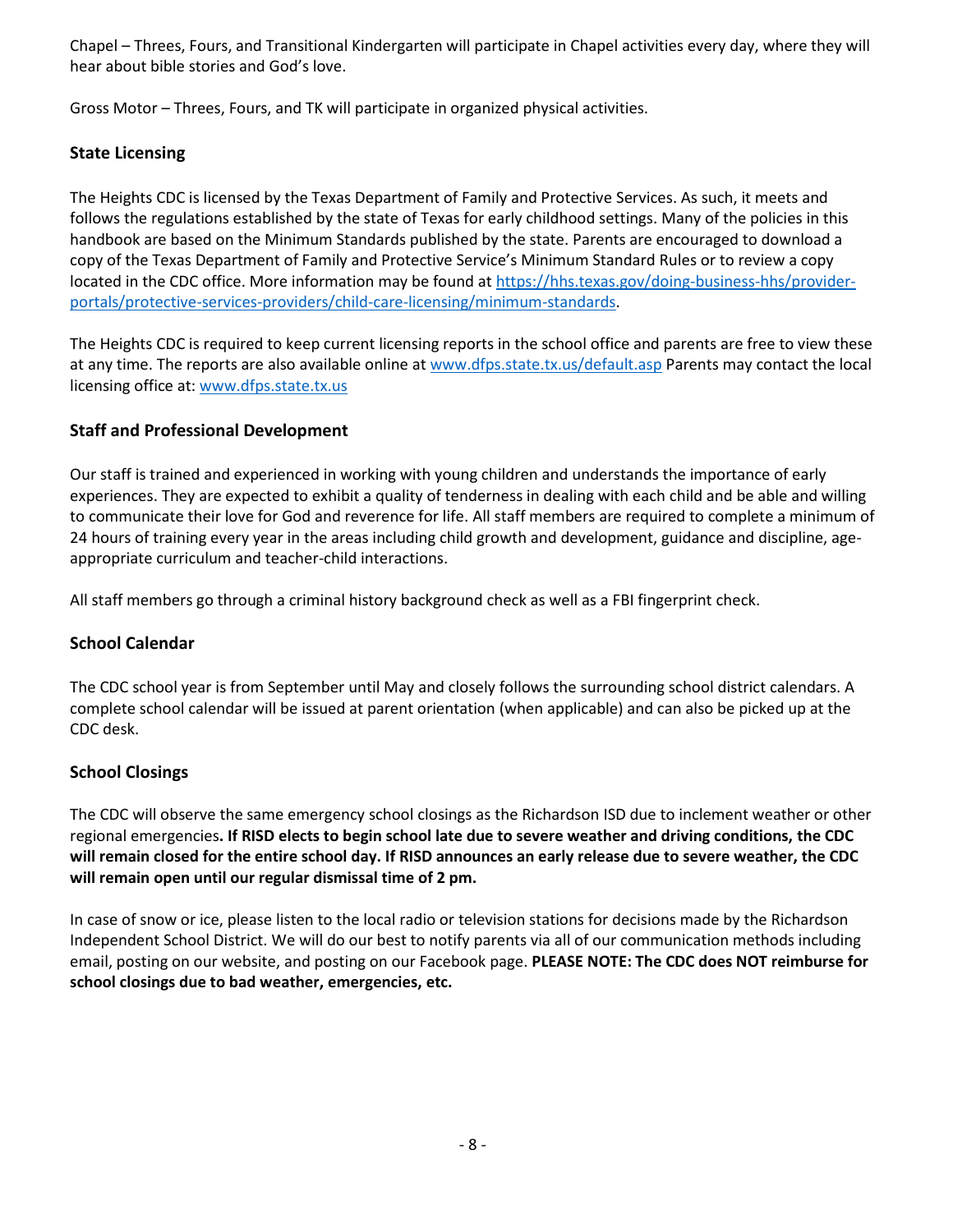#### **EMERGENCY RELOCATION**

If during an emergency it is deemed necessary to evacuate, all children and staff will be relocated to:

Aldridge Elementary 720 Pleasant Valley Ln. Richardson, TX 75080

We have an emergency preparedness plan that includes weather, chemical and other related events that is available for review by request from parents at any time.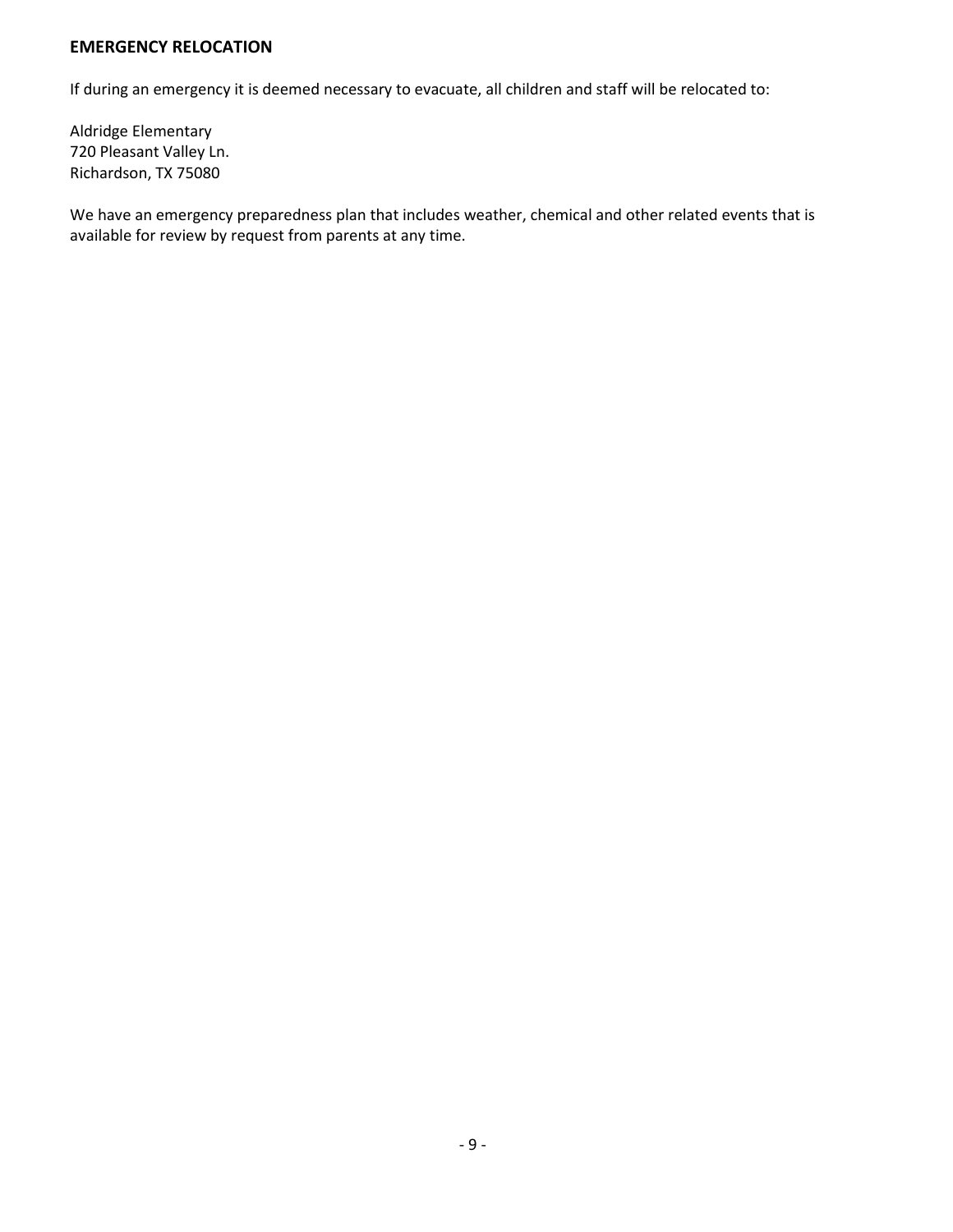# **Administrative Policies and Procedures**

#### **Enrollment**

The Heights CDC does not discriminate in enrollment on the basis of race, color, or national origin.

Children currently enrolled in CDC are guaranteed a place for the next year as long as an enrollment form is completed and turned-in with the non-refundable/non-transferable registration fee by the registration deadline; however, we cannot guarantee first choice of days. The following priorities will be used to fill classes:

- 1. Children of THBC staff members
- 2. Children of THBC members currently enrolled in CDC
- 3. Children of non-THBC members currently enrolled in CDC
- 4. Siblings of THBC members currently enrolled in CDC
- 5. Children of THBC members not currently enrolled in CDC and siblings of non-THBC members currently enrolled in CDC.
- 6. Community

Once classes are filled, a child's name will be placed on a waiting list. As vacancies occur during the year, they are filled from the waiting list. Waiting lists are only good for one school year and are not carried over to the next school year.

#### **Class Placement**

Children are placed in classes according to date of birth and gender. Children are not moved into another room when they have a birthday. The group "ages" together through the school year. Children are assigned to new classes each school year. Parents of a child with special needs should discuss these needs with the Director at the time of enrollment in order to ensure the success of the placement of the child.

#### **Forms**

To comply with the licensing requirements of the Texas Department of Family & Protective Services, the following forms must be on file in the CDC office within one week of the first day your child attends school:

- Enrollment Form
- Health Statement signed by Physician, including vision screening as soon as the child turns 4.
- Immunization record
- Student Information Form and Enrollment Agreement
- Discipline and Guidance Policy Acknowledgement

Notify the CDC office immediately of change of address, phone, and email address or any other changes that should be made on your child's records.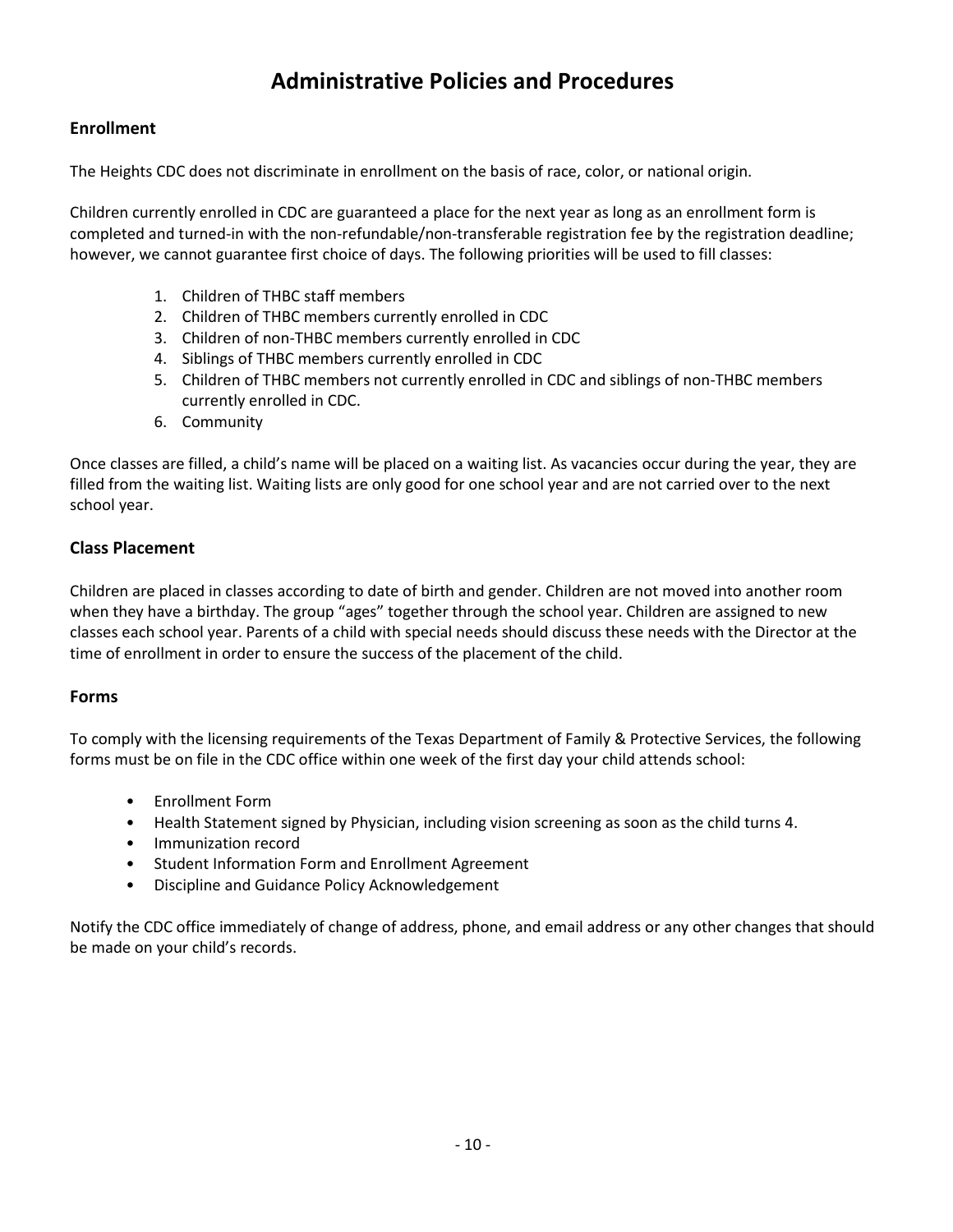#### **Emergency Numbers**

Parents are responsible for keeping current the emergency numbers on file at school. Forms for updating emergency contacts, home address and phone numbers – home, work, and cell for both Mom and Dad – are located in the CDC office. In the event of an emergency, Mom, Dad, or legal guardian will be contacted immediately.

#### **Deferred Immunizations**

'Medical Contraindications' - An affidavit or certificate signed by a licensed physician stating the required immunization would be injurious to the health and wellbeing of the student or a member of his/her household. Medical contraindications have a one-year limit unless the physician specifies a lifetime condition.

'Religious Exemption' - A notarized affidavit signed by parent or guardian stating religious conflicts or reasons of conscience. This exemption does not apply in times of emergency or declared epidemic.

#### **Vision and Hearing Screening**

The State of Texas requires that all children four years and older on September 1 of the current school year must be screened for possible vision and hearing problems within 120 days of admission. This screening must be completed by a licensed professional.

#### **Confidentiality of Records**

Children's records are open only to the child's teachers, the Director, an authorized employee of the licensing agency, and the child's parent or legal guardian. A file may not leave the CDC office without approval. A staff member may be dismissed for discussing children outside of the school, staff or referral agencies.

#### **Registration Fees**

For a child to be enrolled in CDC, a non-refundable/non-transferable registration fee must accompany the completed registration form. Registration fees cover major equipment purchases and administrative costs. As a non-profit, monthly tuitions are used to meet staff salaries and ongoing fixed expenses for program operations.

#### **Tuition**

The Heights CDC is a non-profit organization. Tuition is figured as an annual fee and is based on one school year's budget requirements, which includes building usage, salaries, and supplies.

Annual tuition is divided evenly into nine installments with the first payment due September 1. Additional payments will be due on the first of the month through May. All families are required to enroll in our Tuition Express program to automatically pay tuition from a debit or credit card, or personal banking account on the 1st of each month.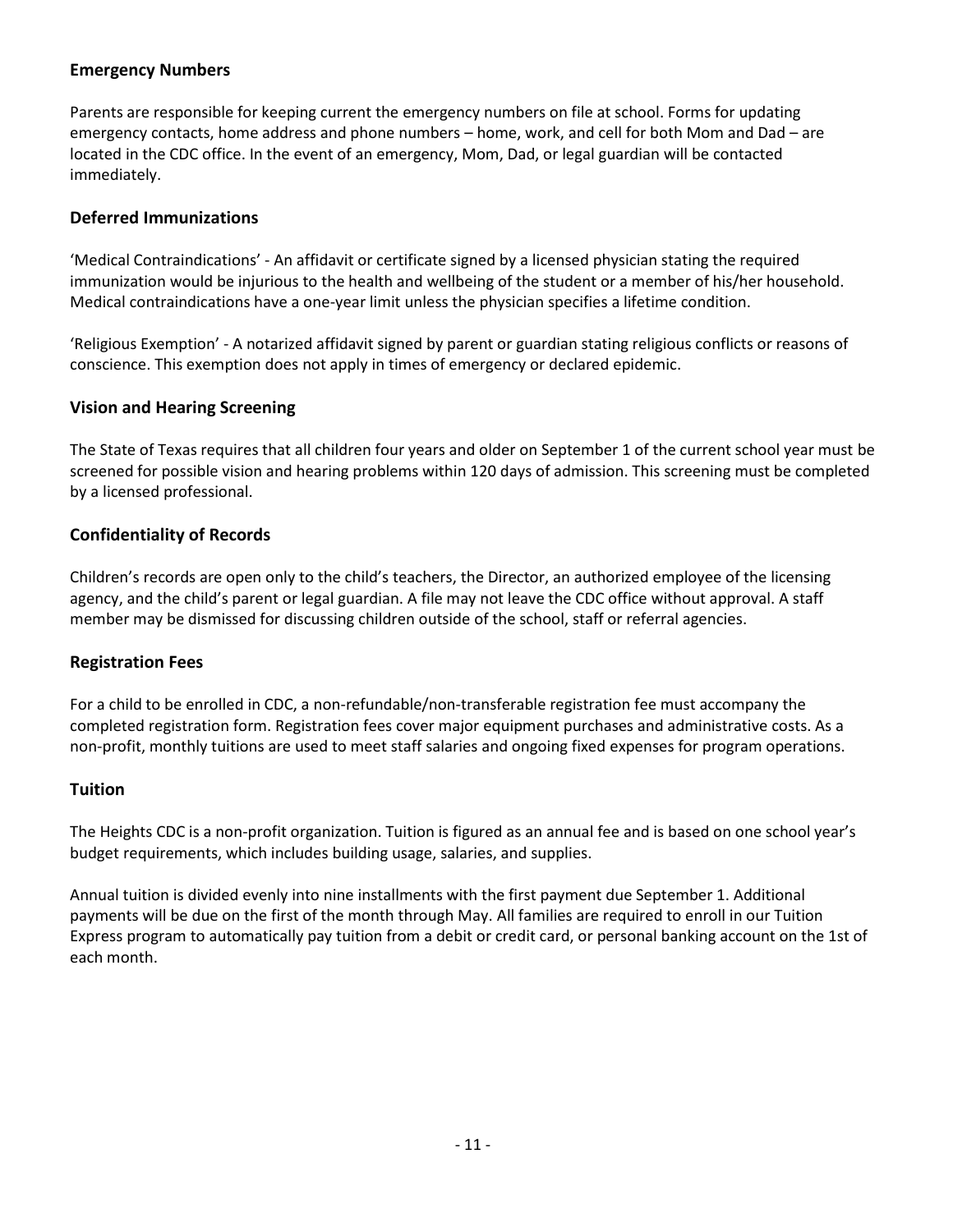#### **Additional Fees**

Any payment returned from the bank or credit card company for non-sufficient funds will include an additional \$10.00 processing fee. A late fee of \$25.00 will be applied to any account not reconciled by the 10th of the month, no exceptions.

Tuition will not be prorated due to bad weather days or holiday breaks. If there is a problem with tuition, please contact the CDC office as soon as possible. In the case of delinquent tuition and no effort is made to contact us after 1 month, your child will not be able to attend school until payment is made.

#### **LATE PICK UP POLICY**

The Heights CDC pick up time is between 1:45 p.m. to 2:00 p.m. All children should be picked up by 2:00 p.m. You must have your child in your possession by 2:05 p.m. in order to not be charged a late fee. If a problem arises please call ahead and let us know. Any child picked up later than 2:05p.m. will have a late fee assessed of \$5.00 for each 5 minute period that you are late. We reserve the right to automatically assess late fees to your account.

At 2:15p.m., we will begin to call Emergency Contacts. The fee will increase to \$10.00 per each 5 minutes starting at 2:30p.m.

Failure to pick up your child in a timely manner and in accordance to our policy is considered abandonment and it is the responsibility of The Heights CDC under the Texas State Penal Code to contact the proper authorities. If there is an emergency situation, please contact the Director immediately. Chronic late pick-up can result in dismissal from the program

#### **Refunds/Make-up Days**

No refunds will be made for days missed or if the school is closed due to illness or unforeseen circumstances such as bad weather, pandemic, or building maintenance problems.

#### **Withdrawal**

If it becomes necessary to withdraw a child during the school year, we must be informed in writing by emailing [cdcregistration@theheights.org](mailto:cdcregistration@theheights.org) at least two weeks before the date of withdrawal.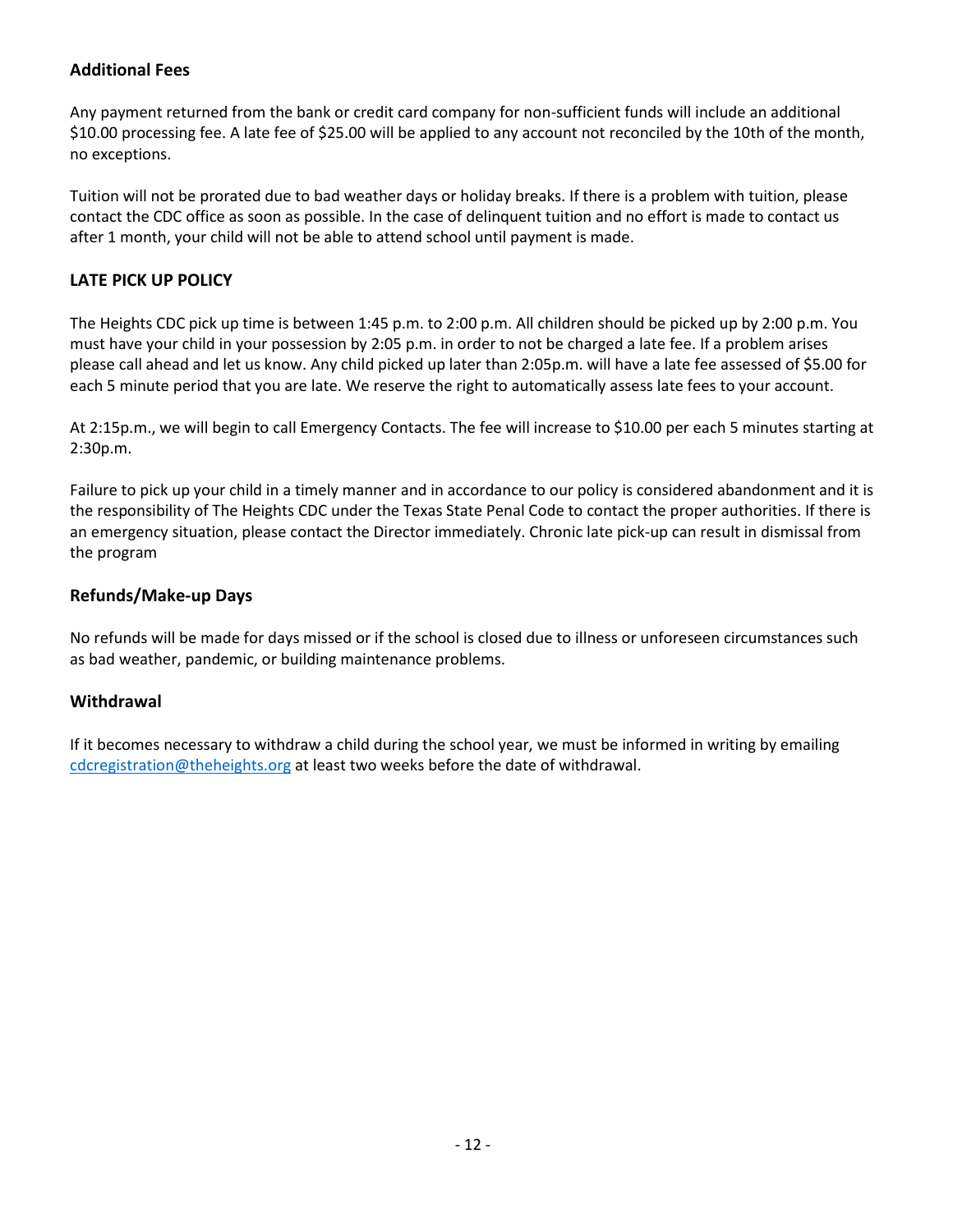# **Health and Safety**

#### **Illness Policy**

| A child will not be allowed to attend class or parents will<br>be called and asked to come pick up their child if any of<br>the following conditions are present: | Guidelines for returning a child to school:                              |
|-------------------------------------------------------------------------------------------------------------------------------------------------------------------|--------------------------------------------------------------------------|
| I. If a child has a temperature of 100F                                                                                                                           | I. A child must be free from fever for 24 HOURS.                         |
| II. Has a rash of unknown origin.                                                                                                                                 | II. Child must have a release from a doctor or the rash<br>must be gone. |
| III. Has one or more of the following:<br>A. Chicken Pox - slight fever; fine blisters on<br>scalp, face or body.                                                 | A. Sores dry up or crust; no new blisters appear.                        |
| B. Pink Eye - Red eyes; discharge from eyes;<br>crusted eyelids.                                                                                                  | B. Redness or discharge disappears.                                      |
| C. Streptococcal Infection - Fever; sore<br>throat.                                                                                                               | C. 24 hours after antibiotic treatment is begun                          |
| D. Diarrhea - Two or more watery bowel<br>movements.                                                                                                              | D. Symptoms are gone for 24 hours.                                       |
| E. Vomiting                                                                                                                                                       | Symptoms are gone for 24 hours.<br>Ε.                                    |
| Impetigo - Small blisters that become<br>F.<br>crusted and contain pus.                                                                                           | After medicine is applied and sores are<br>F.<br>covered.                |
| G.<br>Body Lice - Little bugs on body; itchy<br>Scalp.                                                                                                            | G. After treatment and when no bugs/eggs<br>remain.                      |
| Ring Worm - Itchy, scaly patches on scalp<br>Η.<br>or body.                                                                                                       | H. After medicine is applied and sores are<br>covered.                   |
| Pin Worms - Itchy rectum; small white<br>L.<br>wiggling threads on rectum/stools.                                                                                 | The day after treatment is applied and sores<br>L.<br>are covered.       |
| Hand, Foot, Mouth Disease<br>J.                                                                                                                                   | Child must be free from fever for 24 HOURS.<br>J.                        |
| K. Any other infectious diseases                                                                                                                                  | Child has been released by the doctor.<br>К.                             |
| IV. Permission of the Director if your child is under the<br>care of a physician for any other medical conditions<br>or illness.                                  | IV. Permission of the Director.                                          |
| V. The teacher can send a child home if BEHAVIOR                                                                                                                  |                                                                          |
| indicates the child does not feel well enough to<br>participate comfortably in the usual activities of the                                                        |                                                                          |
| classroom.                                                                                                                                                        |                                                                          |

Please notify the school when your child is sick. Families will be notified when there is a contagious disease reported in their child's class.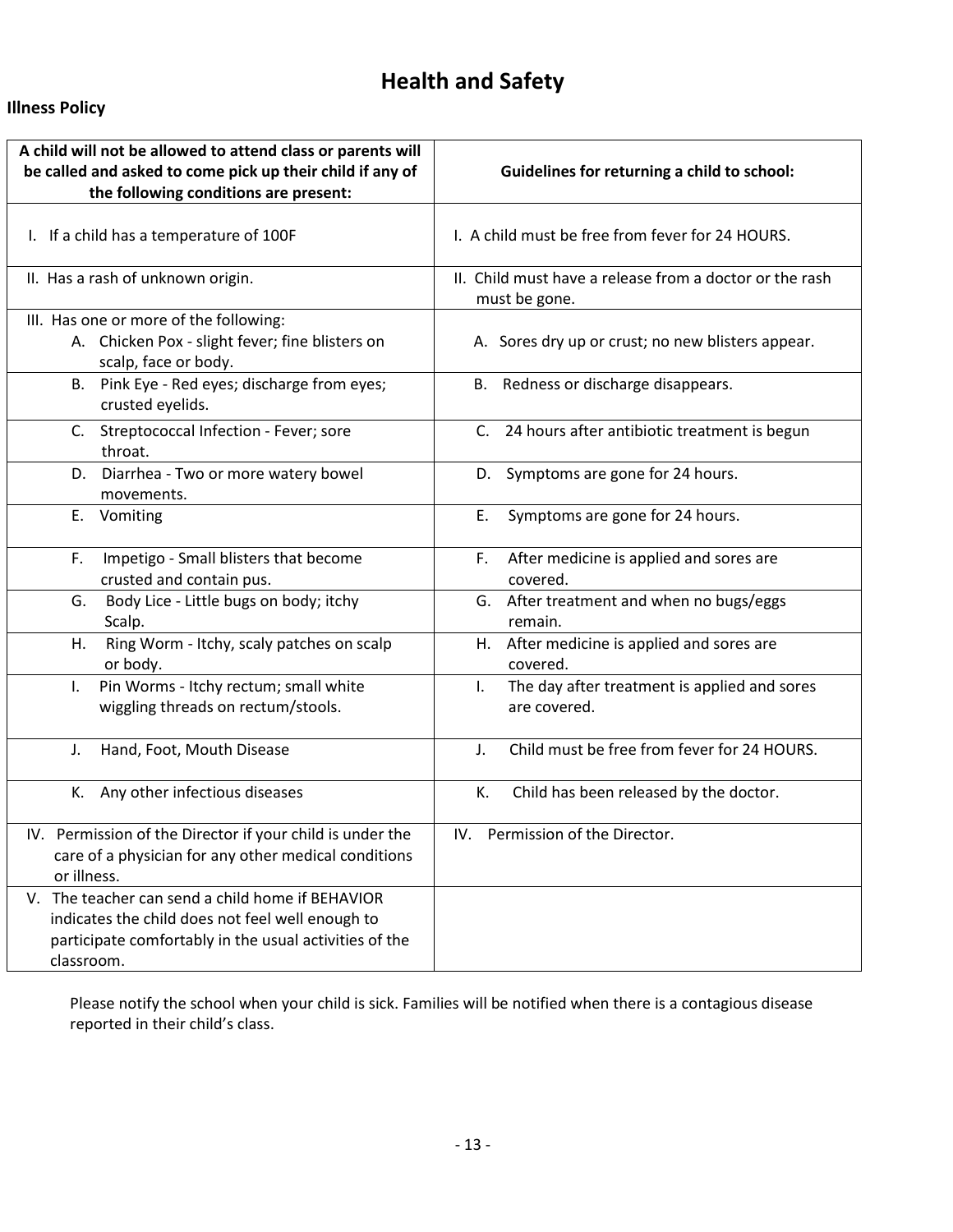#### **Employee Immunization and Health Requirements**

The Heights CDC encourages and will pay for all staff and teachers to get annual flu shots. CDC also encourages and will pay for teachers working in high risk areas, which includes working with children under 18 months, to get HepA and Pertussis immunizations.

In an effort to protect children from exposure to disease all employees, including those claiming exemption, must follow the CDC's policies and procedures for hand washing, diapering and toileting, as well as, the illness policy and must be excluded from direct care when showing signs of illness. If an employee doesn't present required information, they will be given a specific, reasonable time frame to comply. Failure to comply by the specified date is grounds for termination.

#### **Medication**

The CDC will provide specialized medical assistance as recommended or ordered by a health-care professional. Medication will be administered if failure to medicate might result in the onset of a life threatening reaction and that time could be a critical factor. This must be approved by the Director. Parents must provide an authorization for medication form to be renewed every six months. Medication must be in original container labeled with child's full name and date. Medication may not be placed in a child's tote bag, lunch, or juice.

#### **Medical Emergencies**

If a child receives an injury at school, an accident/incident report is completed, noting the type of injury received, first aid procedures administered, and the name of the person who administered the aid. Severe injuries will be treated by Emergency Medical Technicians through the local authorities. Anytime an injury that occurs at school requires medical treatment, the CDC will submit a self-report to the Texas Department of Family and Protective Services. The CDC is not responsible for costs incurred as a result of medical and/or dental emergencies.

#### **Arrival and Departure of Children**

The Heights Church and the CDC provide wonderful opportunities for your children in a loving and safe environment. We take our responsibility for the safety of your children very seriously when they are in our care, just as we know you do when you are dropping off and picking up your children. We ask you as parents to help us in ensuring the safety of our children by adhering to the following:

- Accompany your child(ren) when exiting the building and crossing the parking lot.
- Never leave your child unattended in a car for any reason.

*Arrival* - Teachers will be in the classrooms and ready to receive children by 9:00 a.m. Parents and children will be greeted at the door until 9:15 a.m. We ask that parents say their quick good-byes at the classroom door. Children are not allowed to walk into the building alone. The state of Texas requires all children be signed in and out each day by a parent or another designated adult.

*Tardiness* - Teachers begin their school day promptly in order to maximize the instructional time. When a child arrives late, it disrupts his/her learning and the learning of others. Parents are asked to bring their child to the CDC office if they arrive after 9:15 a.m. The child must be signed in by an adult indicating time of arrival.

One of the administrative staff will take the child to the classroom and help them get settled into the ongoing activity or circle.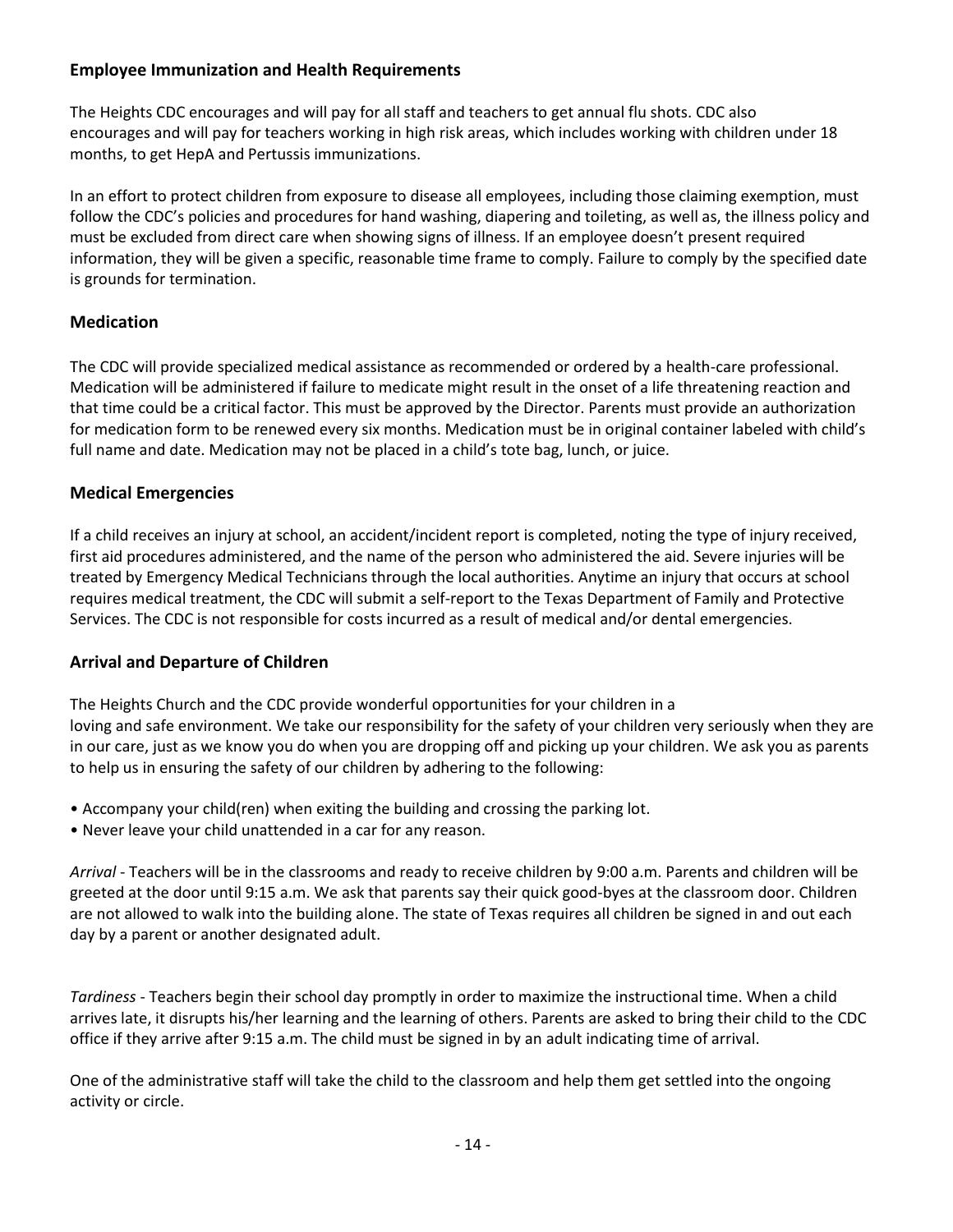*Dismissal* - Please wait outside the classroom for the teacher to dismiss your child at the end of the school day. If you plan to pick your child up early, please let the teachers know so they can have everything ready. Upon your arrival to pick up your child early, please come to the office.

#### **Dismissal to Another Person**

In accordance with state law, we must have on file the names of the persons to whom your child may be released when you are not able to pick them up from school. Please inform the teachers in writing when there is a change in your pick-up schedule. A child will not be released to any person other than the child's parents or legal guardians and those listed on the form on file.

We must have a note if your child will be going home with a friend. Please call 972-238-7289, or email [cdcregistration@theheights.org](mailto:cdcregistration@theheights.org) and give the name and phone number of the person picking up your child. This person must bring their driver's license or photo id to the office at pick up. Office staff will verify the identification and make a copy of it for the child's file. This information is kept confidential.

#### **Parking**

Please remember to drive safely in and out of the parking lot. Do not exceed 5 mph. Remove all valuables from your car and always lock your doors.

Cross the parking lot with your child cautiously. Please keep carpools small enough to control the children to and from the building. The parking lot can be very dangerous if special care while walking and driving is not observed. All safety precautions must be taken.

Backing out of the parking spaces can be difficult. The safety of your children is at stake. Please take extra care and be courteous to every driver.

#### **Allergies**

Parents must notify the school office and the classroom teachers of all food and environmental allergies. If special provisions must be made to accommodate a child's allergy, parents will need to provide a report from the child's doctor describing the nature of the potential reaction and the necessary emergency response. Emergency plans for these children will be put in place.

#### **Peanut/Tree Nut Policy**

Many children today have life-threatening peanut and tree nut allergies. These children may not eat or touch anything containing peanuts or tree nuts. They are at high risk for an immediate life-threatening anaphylactic reaction if an exposure occurs.

All snacks purchased and served by the CDC will be free of peanuts and tree nuts and will have been prepared in a facility that does not process peanut or tree nut products according to the information on the packaging of the product.

The CDC is a peanut-free environment. Even still, any classroom with a child having a peanut/tree nut allergy will alert other parents of children in that class so they can eliminate any items containing peanut/tree nut products, including peanut and nut butters, oils, extracts, flours, or items that may have been produced in a facility that processes products with peanuts or tree nuts. Here are some ideas of foods allowed in a nut-free classroom: Fresh fruits, cheese, vegetables, raisins and other dried fruit, pudding cups, applesauce, fruit snacks, lunch meat.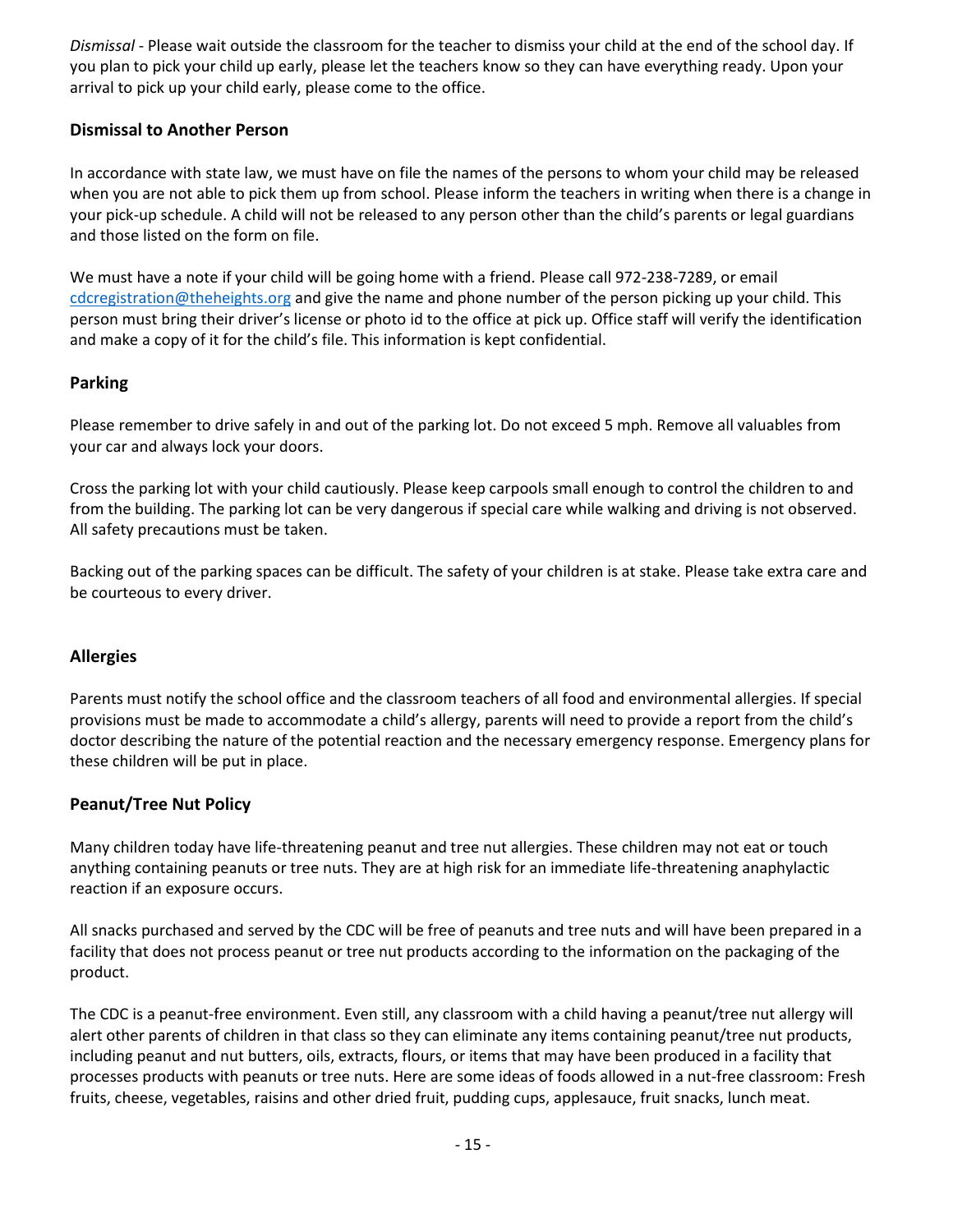#### **Snacks**

The CDC provides snacks for the children who stay after 2:00pm for Stay and Play.

Parents are asked to provide breakfast for their child before bringing them to school. Lunch is typically served between 11:00am and 12:00pm.

#### **Lunch**

Lunch for all children is provided by the parents. We recommend that each child's lunch include at least one serving of each of the following major food groups:

- 1. Milk: milk, cheese, yogurt
- 2. Vegetable/Fruit: ¼ cup of each
- 3. Protein: meat, eggs, beans
- 4. Grain: enriched bread, whole grain crackers

The CDC office will provide a list of healthy lunch and snack suggestions upon request.

#### **Breastfeeding**

The CDC supports breastfeeding by providing a comfortable place for breastfeeding mothers. A private nursing room is located in the younger preschool hallway.

#### **Rest Time**

Licensing requires all children to have a short rest time after lunch. Children are expected to rest quietly so as not to disturb others. Parents will need to provide a rest mat or towel for their child to use at rest time. Children in the youngest one-year-old class rest in cribs and will need a light blanket for cover. Your one-or-two-year-old child may bring a special soft toy, pillow, or pacifier to comfort him/her at rest time.

Infants not yet able to turn over on their own must be placed in a face-up sleeping position in the infant's own crib, unless a parent has completed Sleep Exception Form that includes a signed statement from a health-care professional stating that a different sleeping position is medically necessary. Infants younger than 12 months of age cannot have any items, including stuffed animals or blankets, in their crib. Infants may not be laid down in a swaddled garment/blanket or in a restrictive device to sleep or rest at any time, unless a parent has completed Sleep Exception Form that includes a signed statement from a health-care professional stating that it is medically necessary. If an infant falls asleep in a restrictive device, the infant must be moved to a crib as soon as possible.

#### **Outdoor and Rainy Day Play**

Outdoor time is an integral part of the day at the CDC. Children spend 20-30 minutes outside, weather permitting. Children not well enough to go outdoors are probably not well enough to be in school. Children should dress appropriately for the weather. Please label all coats, hats, and mittens. Insect repellant and sunscreen should be administered by the parent before and/or after program hours. CDC does not provide or apply sunscreen and insect repellant. Shaded play areas are always available. Parents are encouraged to dress children in sun-protective clothing and/or apply sunscreen with UVA and UVB protection of SPF 15 or higher. Based on recommendation from the Texas Department of State Health Services, parents are encouraged to apply insect repellent containing DEET on their children before arriving at preschool. For more information, go to http://www.dshs.state.tx.us and search for insect repellent. A signed Medication Administration form must be filled out in the CDC office for an exception to this policy.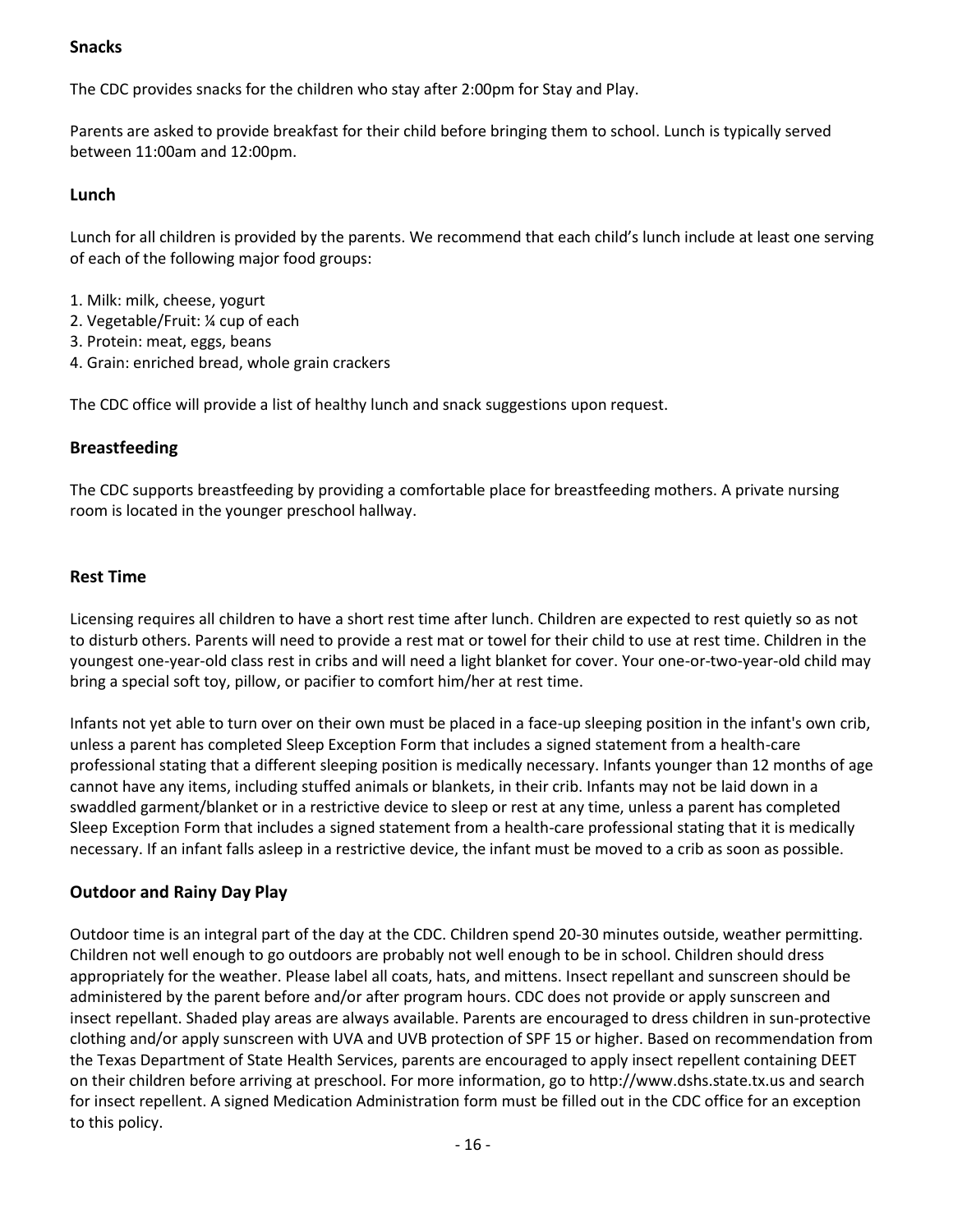On days when children cannot go outside due to weather, opportunities for large motor activities and/or walks within the building will be provided.

#### **Toilet Training**

The CDC staff is here to help your child become toilet trained, but it is important to remember that both teachers are needed in the classroom to safely facilitate and supervise the learning activities of the children.

A child is considered completely toilet trained (urination and bowel movements) when he/she…

- Is able to anticipate the urge to use the toilet.
- Communicate that need to their teachers.
- Control the urge and get to the toilet on time.
- Pull down his/her pants.
- Use the toilet.
- Pull up his/her pants.
- Wash up after him/herself

1. All children entering Threes and Fours classes must be completely toilet trained with both urination and bowel movements.

2. Children entering our Threes classes are expected to be toilet trained. If they are not completely toilet trained, they must be diligently working on toilet training and almost trained with both urination and bowel movements and are expected to be completely toilet trained by January 1 of the current school year.

3. Children in our Threes program who have three or more accidents in a two-week period will be required to wear pullups until the child can be accident free.

4. Children must be willing to go to the bathroom and try to potty when asked by their teacher. Children who are in the process of training will be taken to the bathroom frequently (every 1 to 1 1/2 hours).

5. Children must wear pull-up or protective pants until they have been consistent at school for two weeks with no accidents.

6. Once a child is potty trained and wearing underwear to school, if they have an accident, they will be changed and put back in underwear. If they have a second accident that same day, they will be changed and put in pullups.

7. After two accidents in a two-week period, parents will be contacted by the Director to discuss their child's toilet training process and may be asked to put their child back in protective pants.

#### **Preventing and Responding to Suspected Child Abuse**

As child care professionals, the staff of the CDC is required by law to report any suspected abuse or neglect of a child to the Texas Department of Family & Protective Services and to a law enforcement agency. Failure to report suspected physical or mental abuse or neglect of a child is a crime punishable by fine and/or imprisonment. There is a 48 hour reporting requirement for professionals. Our staff is required to obtain at least 1 hour of training on prevention, recognition and reporting of child abuse and neglect each year. Immunity from civil or criminal liability is guaranteed if the report is made in good faith and without malice. Reports of child abuse or neglect are confidential.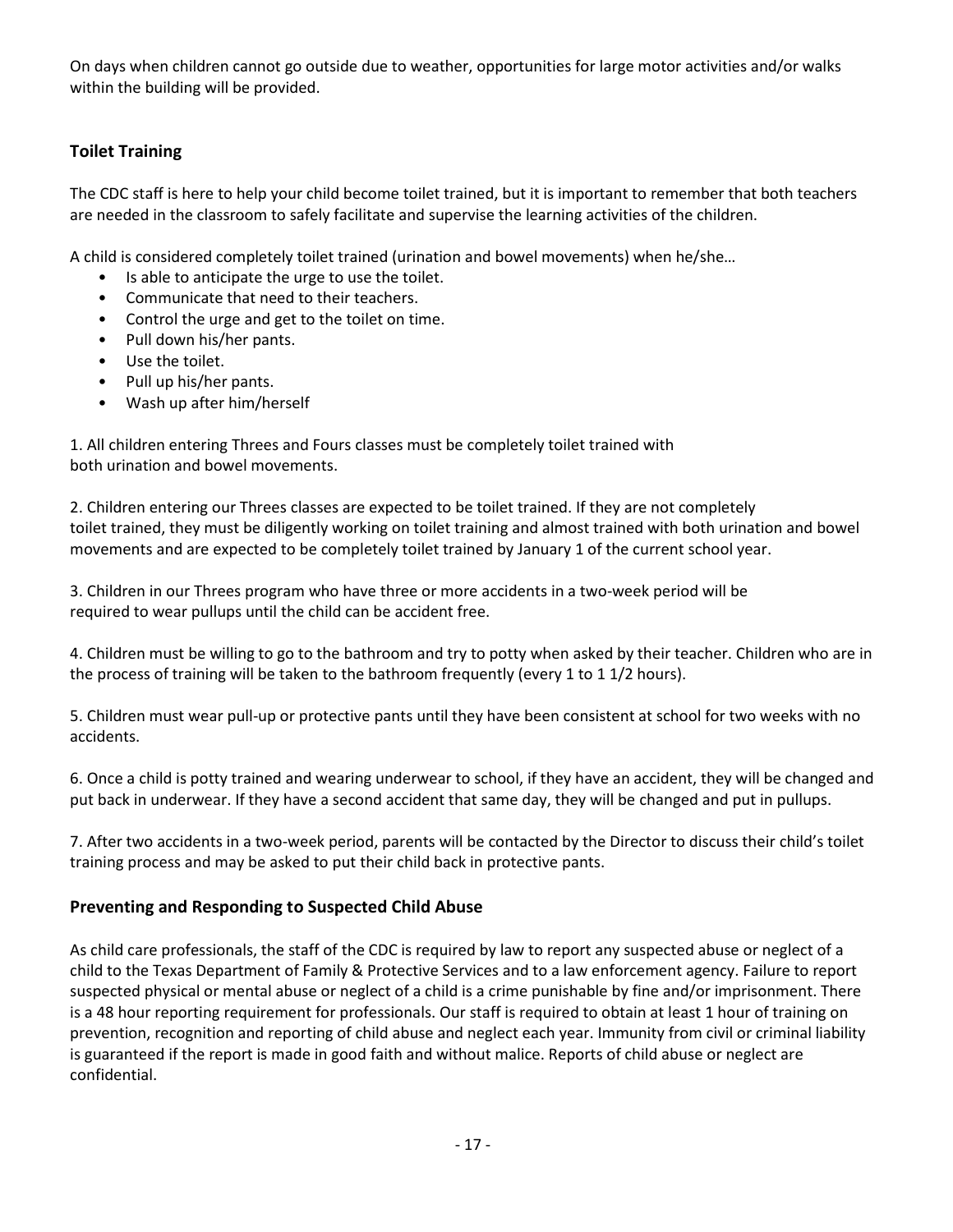We encourage parents and staff to become more aware and educated on issues regarding child abuse and neglect by contacting Children's Advocacy Center at 972) 633-6600 or http://www.caccollincounty.org/ for information on prevention techniques, finding help from community organizations, and learning what actions to take when a child has been victimized*.*

A copy of CDC's Child Abuse Policy, which outlines ways to prevent, recognize and report child abuse and neglect, is available for parents in the CDC office. For more information or to make a confidential report call 1-800-252-5400 or go to http://www.txabusehotline.org/Login/Default.aspx .

#### **Emergency Procedures**

In an emergency, CDC's first responsibility is the safety of the children. They will be moved to a designated safe area where CDC staff members will supervise them until parents can be notified.

In order to assure that CDC is a safe place for all children, we have adopted the following policies & procedures:

- 1. Staff members are responsible for the children in their care at all times.
- 2. Each classroom is equipped with a battery operated flashlight. An attendance list is posted close to the door and should be taken by a staff member when evacuating the children.
- 3. An emergency evacuation plan for fire and severe weather is posted in each classroom.
- 4. The CDC has a fire drill every month, and a severe weather drill every three (3) months. Each drill is documented in the CDC office.
- 5. In the case of emergency evacuations due to a chemical spill, fumes, gas leak, fire etc., CDC will move to Aldridge Elementary (720 Pleasant Valley Ln, Richardson, TX 75080). Parents will then be contacted.
- 6. A copy of each family's data sheet with emergency contact numbers and class lists are kept in the CDC office in a special file. It is the responsibility of the CDC office staff to take this file in the case of an evacuation. Parents will be notified as soon as possible once all children are evacuated and safe.
- 7. In the event of an assault on THBC/CDC property, the CDC staff will instigate lock-down procedures until it is safe to remove the children from the building.
- 8. It will be the responsibility of the Director and office staff to help supervise the children throughout the evacuation process. Office staff will go to the evacuation site with the children. The Director will be responsible for calling for emergency fire or police help, securing the building and making a final check to see that everyone is out of the building. It will be the Director's responsibility to secure the building if necessary.
- 9. In the case of an emergency, the Director of the CDC will be responsible for the safety of the children and staff and for contacting the parents. It will be the responsibility of a Ministerial staff representative to talk to the press and to give any public statements.

A copy of the Emergency Preparedness Manual is available in the CDC office.

#### **Drug Free/Gang Free Zone**

The Heights CDC is a Drug Free/Gang Free zone. Under the Texas Penal Code, criminal offenses related to organized criminal activity or the use of illegal drugs are subject to harsher than usual penalties if they occur within 1000 feet of our facility.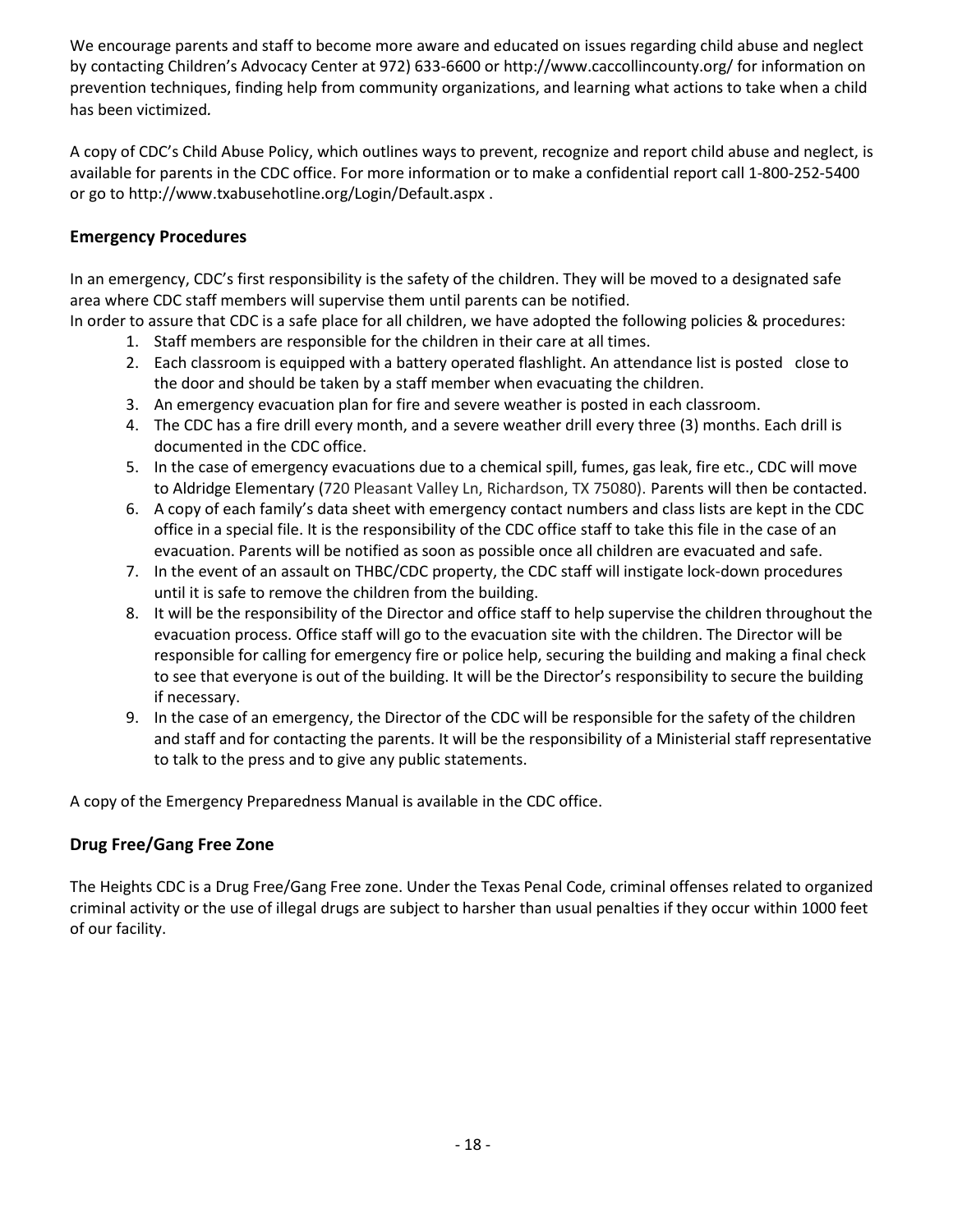### **Discipline and Guidance Policies**

#### **Discipline**

The Heights CDC follows the discipline and guidance policies of the State of Texas. The discipline used in guiding a child must be:

- 1. Individualized and consistent for each child;
- 2. Appropriate to the child's level of understanding; and
- 3. Directed toward teaching the child acceptable behavior and self-control.

In order to nurture the healthy growth and development of each child, our teachers and caregivers may only use positive methods of discipline and guidance that encourage self-esteem, self-control, and self-direction, which include at least the following:

- 1. Using praise and encouragement of good behavior instead of focusing only upon unacceptable behavior;
- 2. Reminding a child of behavior expectations daily by using clear, positive statements;
- 3. Redirecting behavior using positive statements; and
- 4. Using brief supervised separation or time from the group, when appropriate for the child's age and development. This is not a punishment, but rather a time when the child may calm down, remember what behavior the teacher is asking for, and decide for him or herself when he/she is ready to rejoin the group with appropriate behavior
- 5. Conflict resolution steps and techniques appropriate for child's age that encourage understanding and expressing feelings.

There must be no harsh, cruel, or unusual treatment of any child. The following types of discipline and guidance are prohibited:

- 1. Corporal punishment or threats of corporal punishment;
- 2. Punishment associated with food, naps or toilet training;
- 3. Pinching, shaking or biting a child;
- 4. Hitting a child with a hand or instrument;
- 5. Putting anything in or on a child's mouth;
- 6. Humiliating, ridiculing, rejecting or yelling at a child;
- 7. Subjecting a child to harsh, abusive or profane language;
- 8. Placing a child in a locked or dark room, bathroom or closet with the door closed; and
- 9. Requiring a child to remain silent or inactive for inappropriately long periods of time for the child's age.

#### **Behavior Concerns**

For children with persistent, serious, and/or challenging behavior, teachers, families, and other professionals will meet to develop and implement an individualized plan that supports the child's inclusion and success. The following steps should be taken if a teacher, family member, or administrator notices a behavior of concern:

- 1. The teacher(s) will document concerning behavior and communicate with the director.
- 2. The director or assistant director will observe the child and confer with the teacher about how to address the issues.
- 3. If necessary, the director will schedule a conference with the child's parents and teachers.
- 4. A written plan to address and resolve the concerns will be developed. It will be developed with the input of the teachers, the Director, and the parents. It should include specific goals, recommendations for resolving any concerns and a timeline for follow up.
- 5. If necessary, the director may refer the family to outside resources who can provide assistance, suspend a child's enrollment or dismiss a child from the program.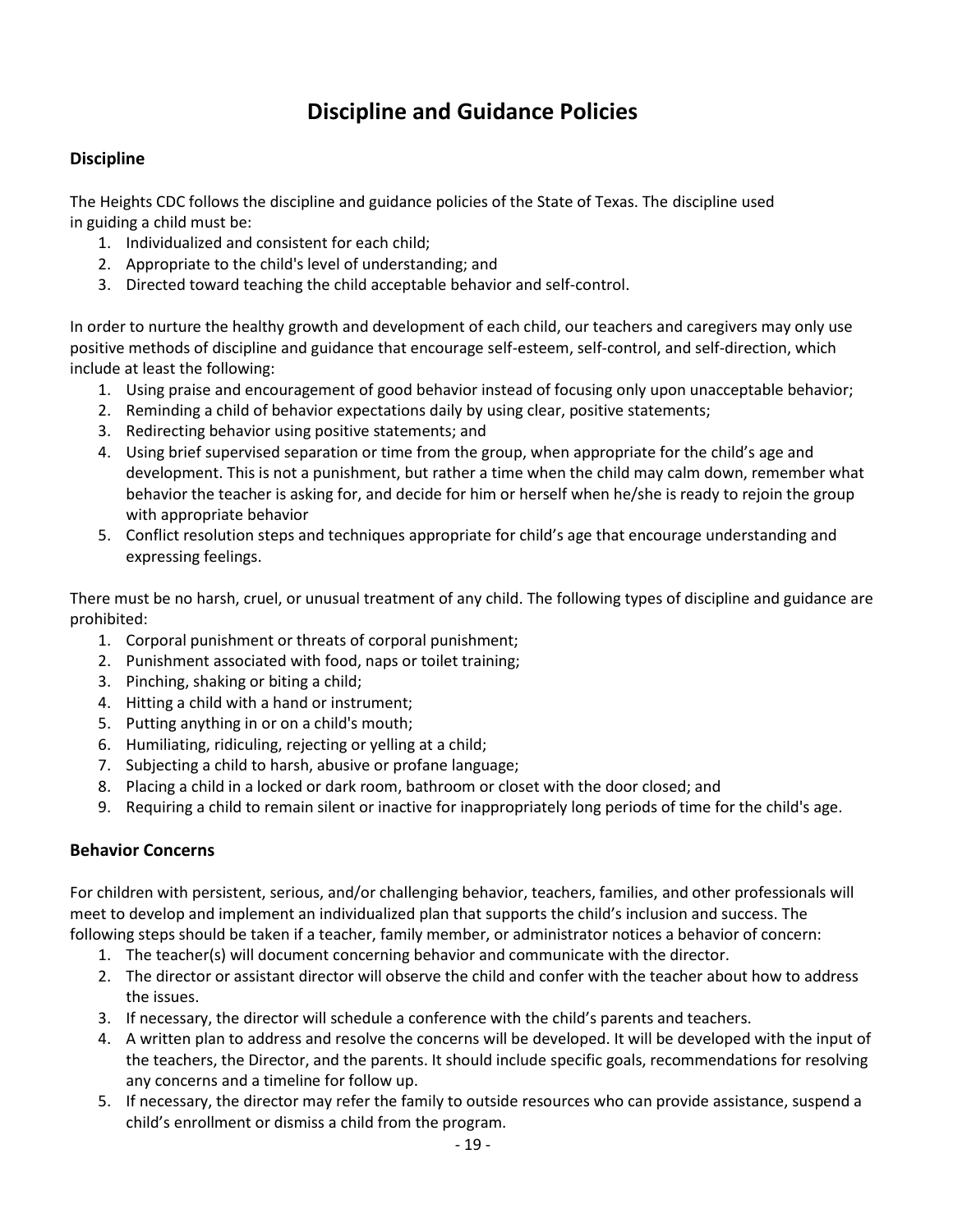*Dismissal from Program* - If it is determined, after thorough evaluation, that the placement of a child would not be in the best interest of the child, the other children in the program, or the staff of the CDC, the parents will be informed that the school can no longer accommodate their child.

#### **Biting**

Biting is a common problem in children 12-36-months old. When biting occurs a child gets hurt, parents get upset, and caregivers often feel shocked and helpless. Biting after age three may indicate other problems.

#### What We Do

- 1. Immediately make it clear that the behavior is unacceptable. "No, biting is not OK."
- 2. Attend to the biting victim, offering comfort and first aid as necessary, trying to involve the biter.
- 3. Acknowledge the biter's emotions without condoning the actions. "I know you're frustrated, but I can't let you bite your friends. It hurts them."
- 4. Remove biter from group only when child has lost control and is no longer safe around other children.
- 5. Document: Who, when, where, what were they doing? Look for a pattern. Is there a particular victim? Did the biter get a strong reaction?
- 6. Notify parent of biter and victim. We will keep the name of the biter confidential.
- 7. For repeat biters, administrators, teachers, and parents will meet and develop an individualized plan that may require the child to be picked up from school after subsequent occurrences.

#### Why Children Bite

- Lack of communication skills
- Frustration
- Teething
- Sensory exploration
- Cause and effect
- Attention
- Over stimulation
- Show of affection trying to give kisses

#### Methods of Prevention

- Provide duplicate toys to reduce conflict.
- Stay close to a child known to bite and redirect to a soothing activity.
- Verbalize children's feelings and concerns before they lose control. Children understand language before they learn to use it. Giving words to feelings helps make them bearable.
- Focus on and reinforce positive behavior.
- Move child out of reach of other children before bit occurs.

#### Tending to the Bite

- Wash the wound with soap and water.
- Ice can be applied to reduce bruising.
- Apply a sterile dressing if needed.
- Notify parent.

#### **Bullying**

Bullying among children is understood as repeated, negative acts committed by one or more children against another. The CDC has a zero tolerance attitude to bullying. All staff has a responsibility for dealing with this problem.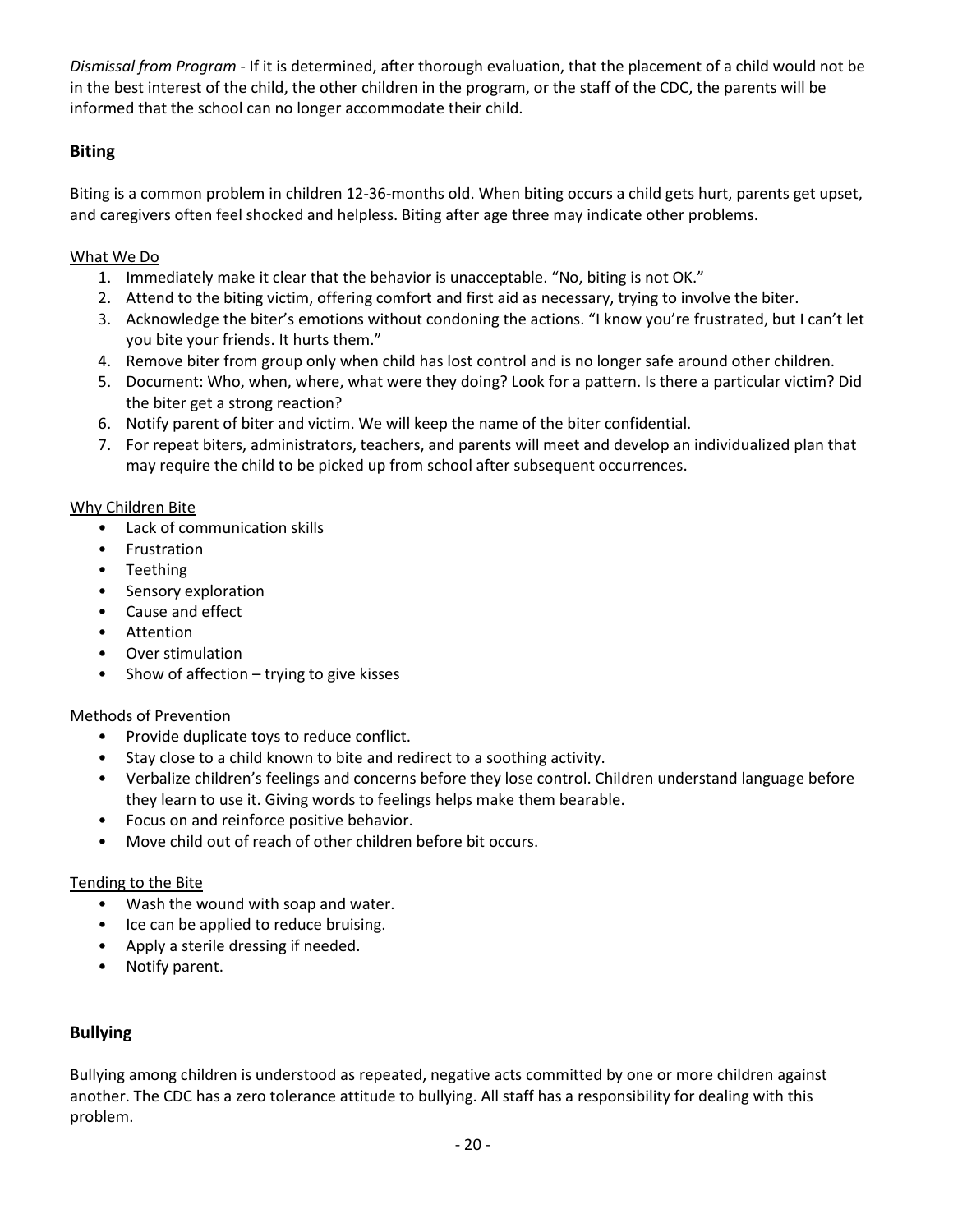In the first instance, we will follow the Discipline policy and procedure. When behavior is unacceptable and recurring, the CDC will work in partnership with the parent and the child concerned to work out a suitable strategy for management.

- 1. The parent and supervisors will initially discuss the areas of concern and try to discover a possible cause.
- 2. The parent will be reassured that it is the behavior and not the child that is inappropriate and unacceptable.
- 3. A plan will be developed between parent and supervisor to work together in the home and at preschool, and will be reviewed on a regular basis – timings to be mutually agreed.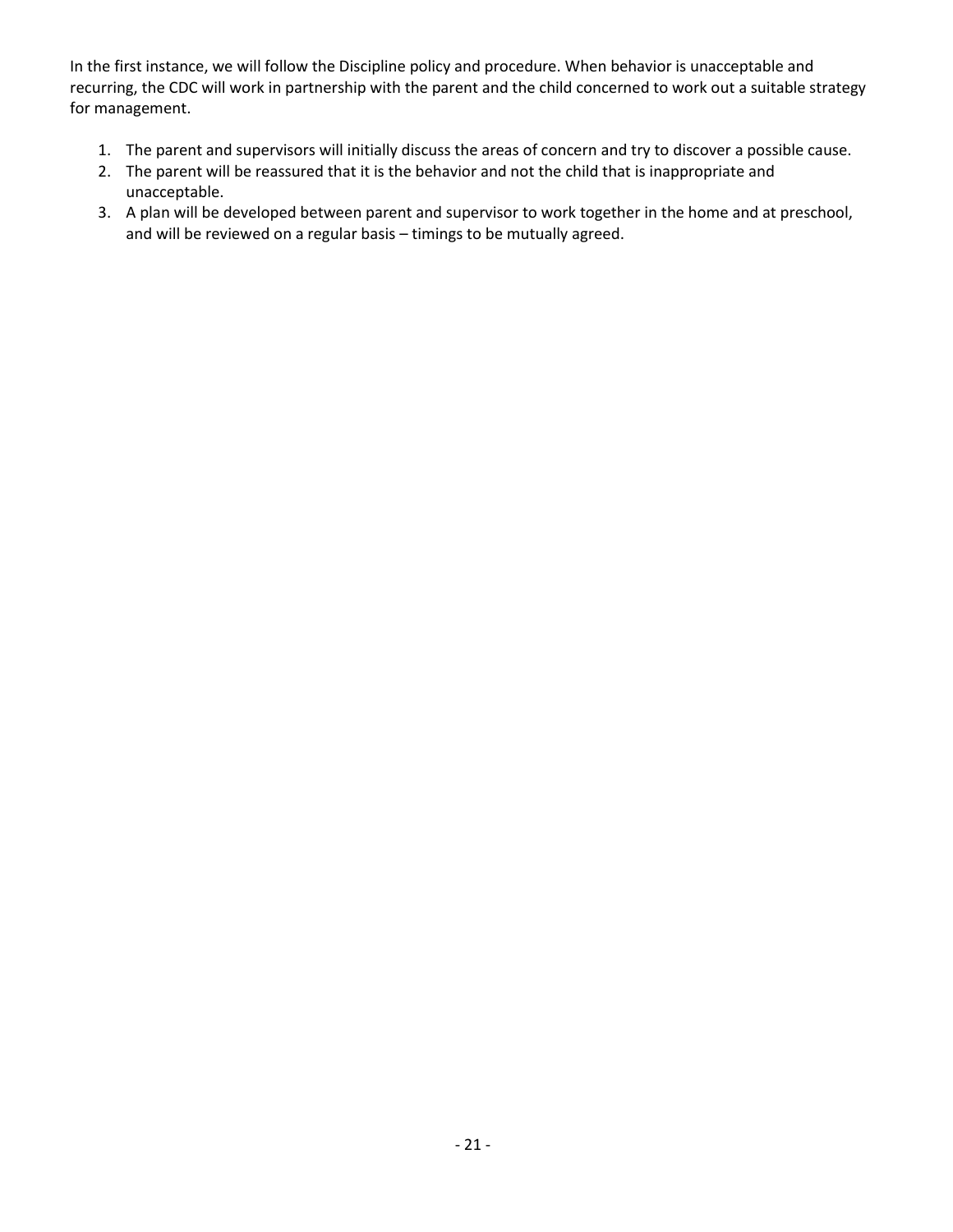# **Communication**

#### **Communication with Parents**

The Heights CDC promotes an open-door policy. Parents should feel free to contact the director at any time with questions or concerns. Parents may schedule a meeting with the Director to review and discuss any questions or concerns about our policies and procedures.

Parents may arrange for a conference with their child's teacher. For the safety of the children, teachers will not be able to conference at the door during the arrival and departure. Parents may write a note to the teacher or contact the CDC office in order to let the teachers know that they desire a phone call. Please do not leave important notes, paperwork, and checks in your child's tote bag. These can easily get lost.

Parents will be informed of classroom activities through email, notes, newsletters, and calendars from each classroom teacher. It is important that you check your child's bag daily and read all notices that are sent home. Information, including any policy changes, from the CDC office will come through email.

#### **Orientation and Meet the Teacher**

Orientation is held for new families before school begins. At orientation, parents will have an opportunity to meet the Director and teachers, to visit their child's classroom, and to ask any questions they might have.

Meet the Teacher will be held before school begins for the children and parents to visit the classroom together. This will give your child the opportunity to meet his/her teachers and the other children in his/her class.

#### **Parent Conferences for Threes, Fours, and Transitional Kindergarten**

Conferences with the teachers for parents of children in the Threes, Fours, and Transitional Kindergarten classes are held in the Spring. Families and teachers are encouraged to schedule a conference anytime there is a concern about a child's development, behavior or experiences at preschool.